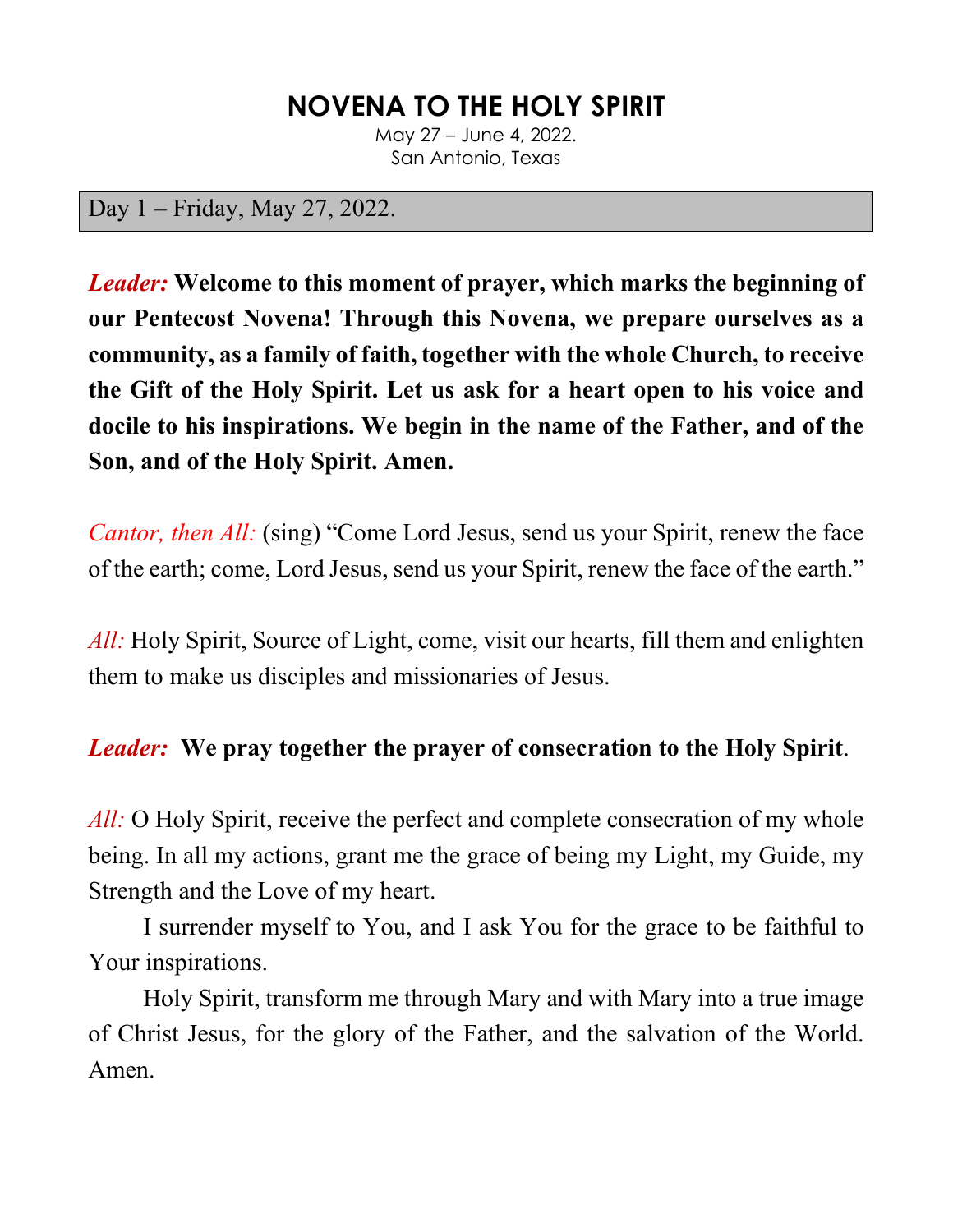*Leader:* Lord Jesus, You who after the resurrection made yourself present to your apostles and promised to send them the Holy Spirit, the Comforter, so that they would remember your words, grant us that same Holy Spirit to guide us through our daily walk. **We ask you to pour out the seven gifts of the Holy Spirit.**

- *All:* Holy Spirit, communicate your seven gifts to us;
	- the **Gift of Wisdom** to help us discern the signs of the times and to live according to the Gospel;
	- the **Gift of Understanding** to open our minds and hearts to discover the presence of God in history, even in moments of darkness;
	- the **Gift of Counsel** to teach us to walk alongside our brothers and sisters, and together promote justice, peace and dignity for every human being;
	- the **Gift of Fortitude** to sustain us to overcome difficulties, and bear witness to Christ with boldness and courage;
	- the **Gift of Knowledge** to guide us to meditate and embody the Word, committing ourselves to the care of life and of our common home;<sup>[1](#page-1-0)</sup>
	- the **Gift of Piety** to accompany us to live our identity as God's children and to encourage us to promote the culture of encounter with a heart of solidarity;[2](#page-1-1)
	- the **Gift of Fear of the Lord** to prompt us to experience the unconditional love of God and to be prophets of hope in the midst of the cry of humanity. Amen.

<span id="page-1-0"></span><sup>1</sup> Cf., Pope Francis, Encyclical Letter "Laudato Si" on care for our common home, 13, 53. At the URL: http://www.vatican.va/content/francesco/en/encyclicals/documents/papa-francesco\_20150524\_enciclicalaudato-si.html

<span id="page-1-1"></span><sup>2</sup> Cf., Pope Francis, Encyclical Letter "Fratelli Tutti" on fraternity and social friendship, 215. At the URL:

http://www.vatican.va/content/francesco/en/encyclicals/documents/papa-francesco\_20201003\_enciclicafratelli-tutti.html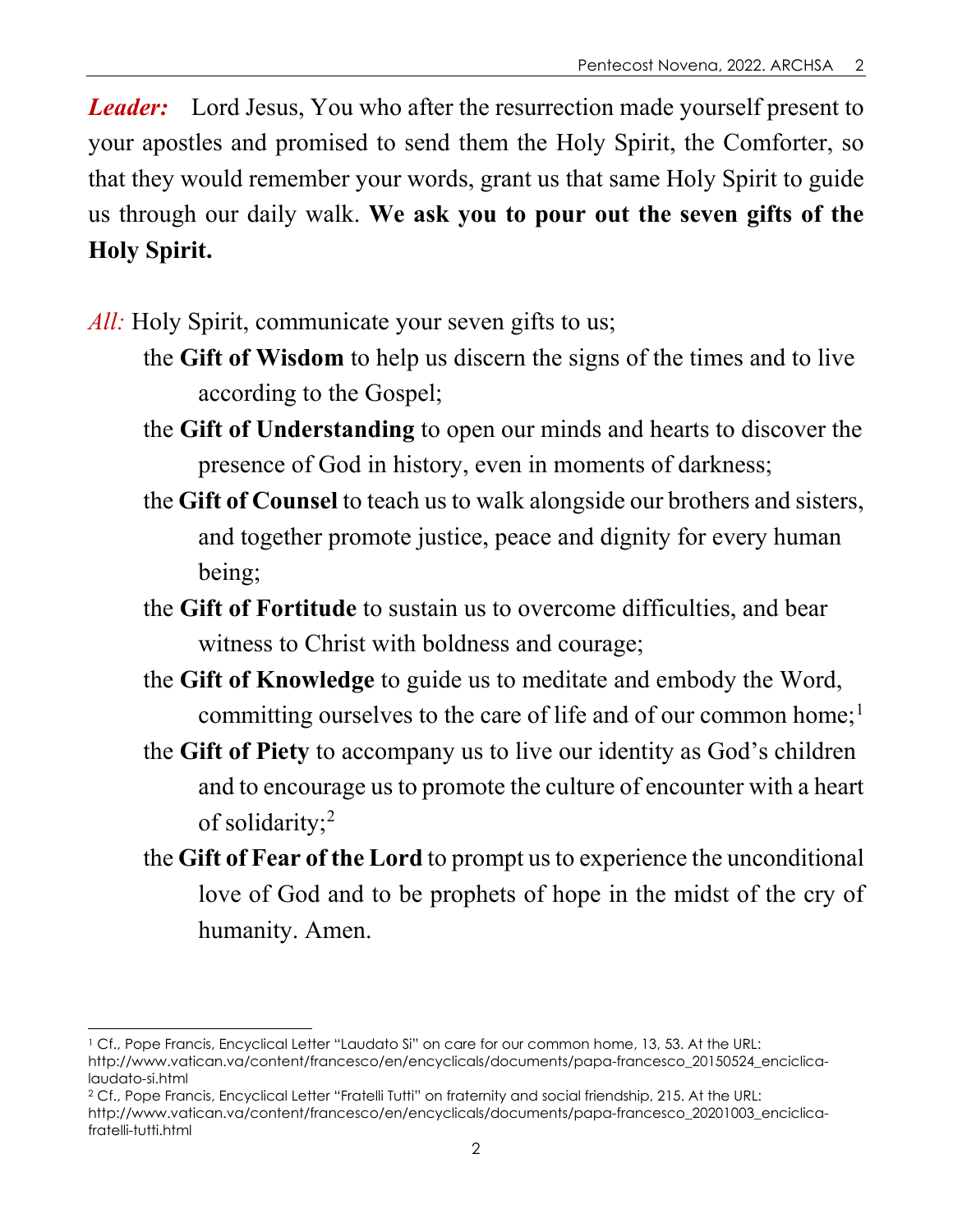Come, Soul of my soul! Come, Spirit of God! Come, Sweet Guest of my soul! Come, Comforter!

1. Bring you quiet and peace into my heart to become an instrument of peace where there is conflict. Make your Wisdom permeate my path, my heart fill with love to encounter my sisters and brothers, in their beauty and their suffering as we walk together.

2. Fortalece mi débil caminar en la lucha cotidiana, cuando faltan las fuerzas. Y aún en medio de la oscuridad haz que brille tu Presencia, en mis horas inciertas y saberme en el hueco de tus manos, en tu regazo.

#### *Leader:* **Let us end by saying together…**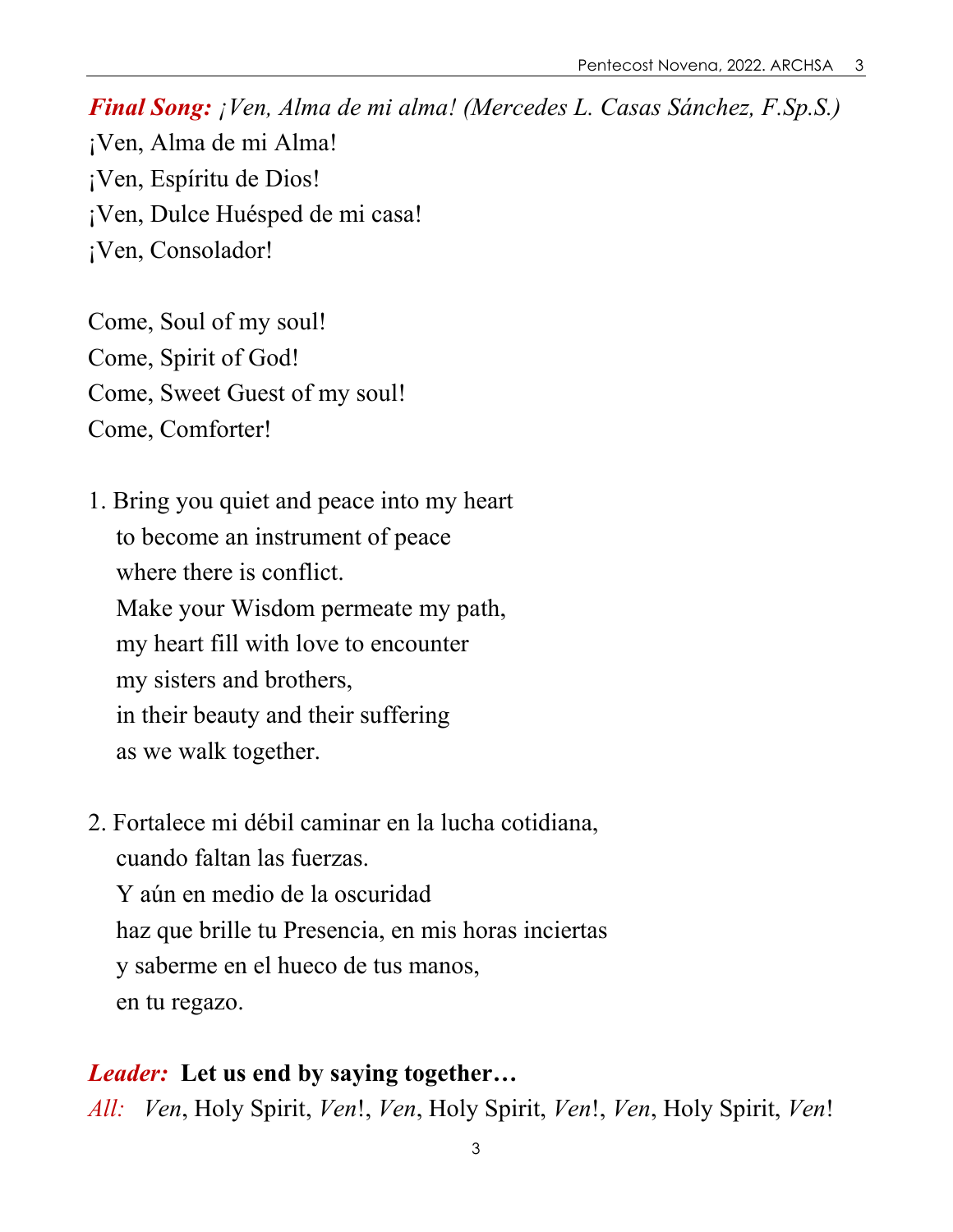#### Day 2 – Saturday, May 28, 2022.

*Leader:* **We begin this second day of our novena in the presence of the**  Lord.  $\mathbb F$  In the name of the Father, and of the Son and of the Holy Spirit. **Amen.**

*All:* Come, Father of the poor! Come, Giver of gifts! Come, Light of the Hearts!

*Leader:* **Holy Spirit, You who penetrate the depths of our hearts, give us the Gift of Wisdom to savor and take delight in everything that is true, "what is good and pleasing" (Rom 12:2) to God, what builds the culture of encounter. You who are the Teacher of the interior life, who make wise the heart of the simple and open it to welcome Jesus, teach us to "discern the signs of the times..." and transform us into "missionary disciples of Jesus, setting us in motion and sending us to do the Father's will."[3](#page-3-0) Amen.**

**Our Father… Hail Mary… Glory be…**

*Leader:* **Let us, once again, consecrate ourselves to the Holy Spirit**.

<span id="page-3-0"></span><sup>3</sup> Most Rev. Gustavo Garcia-Siller, MSpS, Archbishop of San Antonio, "Transformed by Hope, Let Us Rebuild Our Tomorrow!" A Pastoral Letter to the People of God in the Archdiocese of San Antonio on the challenge of the COVID-19 pandemic, 31.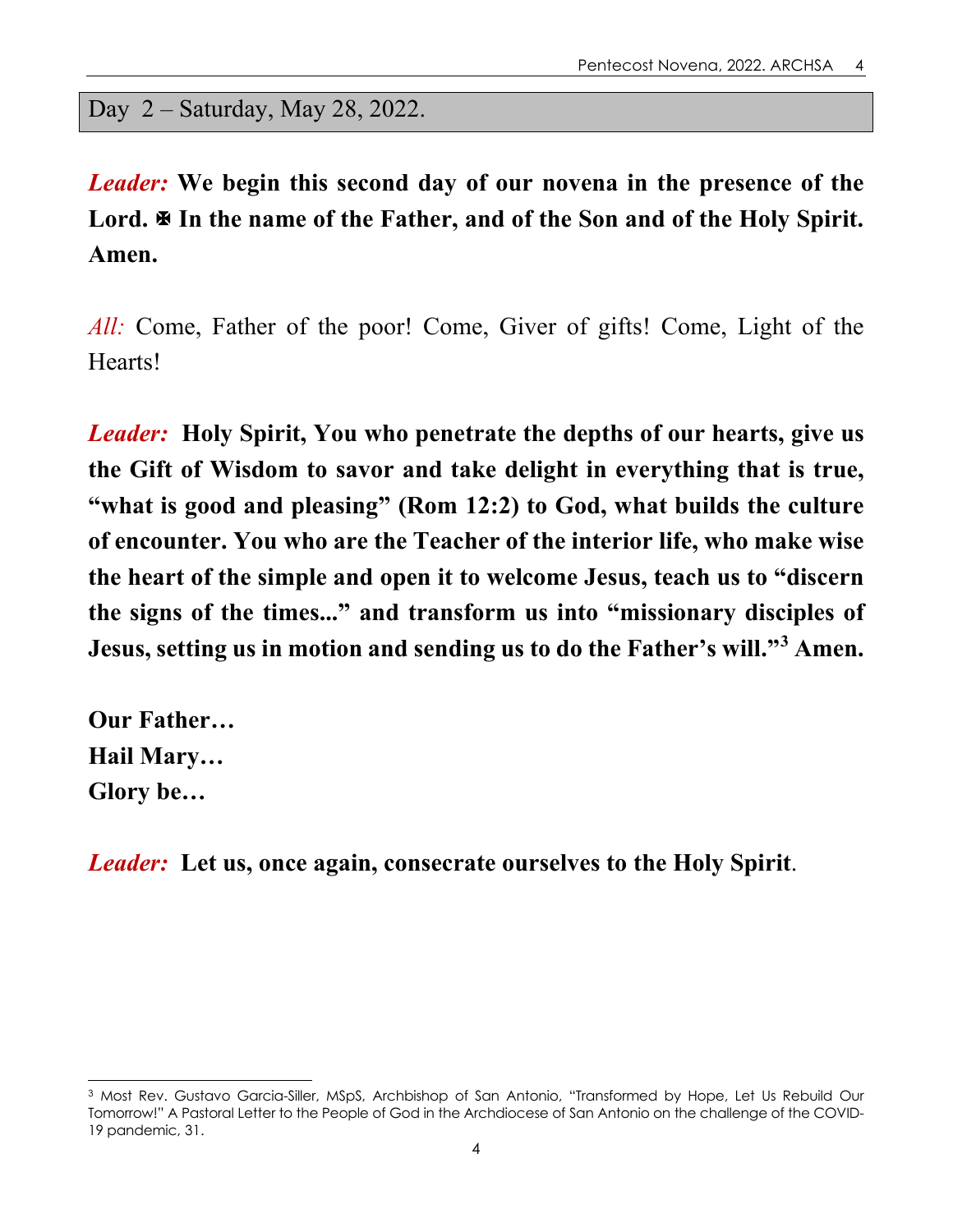*All:* O Holy Spirit, receive the perfect and complete consecration of my whole being. In all my actions, grant me the grace of being my Light, my Guide, my Strength and the Love of my heart.

I surrender myself to You, and I ask You for the grace to be faithful to Your inspirations.

Holy Spirit, transform me through Mary and with Mary into a true image of Christ Jesus, for the glory of the Father, and the salvation of the World. Amen.

*Leader:* Most Holy Spirit of God, we ask you to pour out your seven gifts upon us. (slight pause) Inflame in us your gift of Wisdom to help us discern the signs of the times and to live according to the Gospel.

*All say:* Ven, Holy Spirit, ven. (*or sing:* Come, Lord Jesus, send us your Spirit, renew the face of the earth)

*Leader:* Inflame in us your **Gift of Understanding** to open our minds and hearts to discover the presence of God in history, even in moments of darkness;

*All say:* Ven, Holy Spirit, ven. (*or sing:* Come, Lord Jesus, send us your Spirit, renew the face of the earth)

*Leader:* Inflame in us your **Gift of Counsel** to teach us to walk alongside our brothers and sisters, and together promote justice, peace and dignity for every human being;

*All say:* Ven, Holy Spirit, ven. (*or sing:* Come, Lord Jesus, send us your Spirit, renew the face of the earth)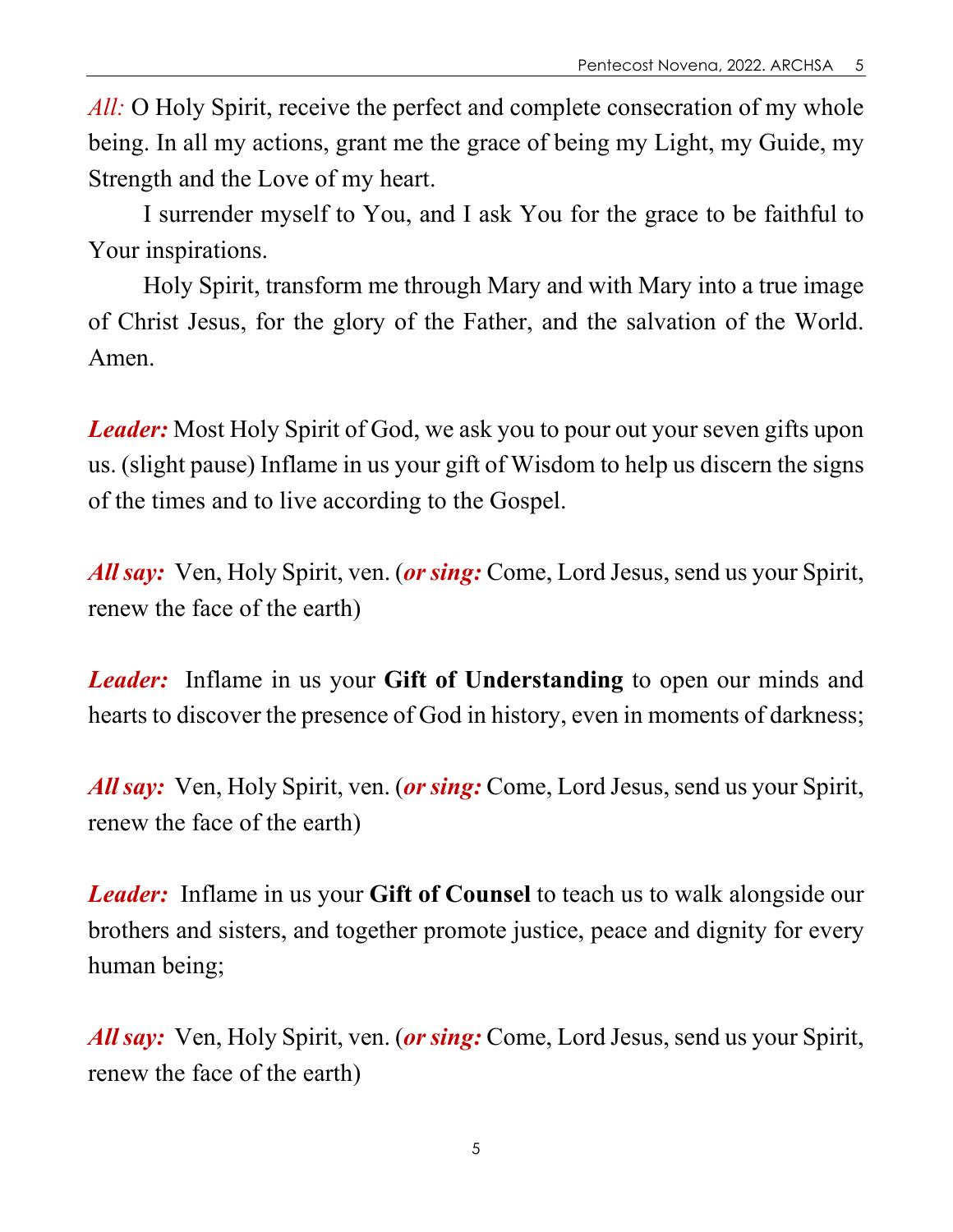*Leader:* Inflame in us your **Gift of Fortitude** to sustain us to overcome difficulties, and bear witness to Christ with boldness and courage;

*All say:* Ven, Holy Spirit, ven. (*or sing:* Come, Lord Jesus, send us your Spirit, renew the face of the earth)

*Leader:* Inflame in us your **Gift of Knowledge** to guide us to meditate and embody the Word, committing ourselves to the care of life and of our common home; $4$ 

*All say:* Ven, Holy Spirit, ven. (*or sing:* Come, Lord Jesus, send us your Spirit, renew the face of the earth)

*Leader:* Inflame in us the **Gift of Piety** to accompany us to live our identity as God's children and to encourage us to promote the culture of encounter with a heart of solidarity;<sup>[5](#page-5-1)</sup>

*All say:* Ven, Holy Spirit, ven. (*or sing:* Come, Lord Jesus, send us your Spirit, renew the face of the earth)

*Leader:* Inflame in us the **Gift of Fear of the Lord** to prompt us to experience the unconditional love of God and to be prophets of hope in the midst of the cry of humanity. Amen.

*All say:* Ven, Holy Spirit, ven. (*or sing:* Come, Lord Jesus, send us your Spirit, renew the face of the earth)

<span id="page-5-0"></span><sup>4</sup> Cf., Pope Francis, Encyclical Letter "Laudato Si" on care for our common home, 13, 53. At the URL: http://www.vatican.va/content/francesco/en/encyclicals/documents/papa-francesco\_20150524\_enciclicalaudato-si.html

<span id="page-5-1"></span><sup>5</sup> Cf., Pope Francis, Encyclical Letter "Fratelli Tutti" on fraternity and social friendship, 215. At the URL: http://www.vatican.va/content/francesco/en/encyclicals/documents/papa-francesco\_20201003\_enciclicafratelli-tutti.html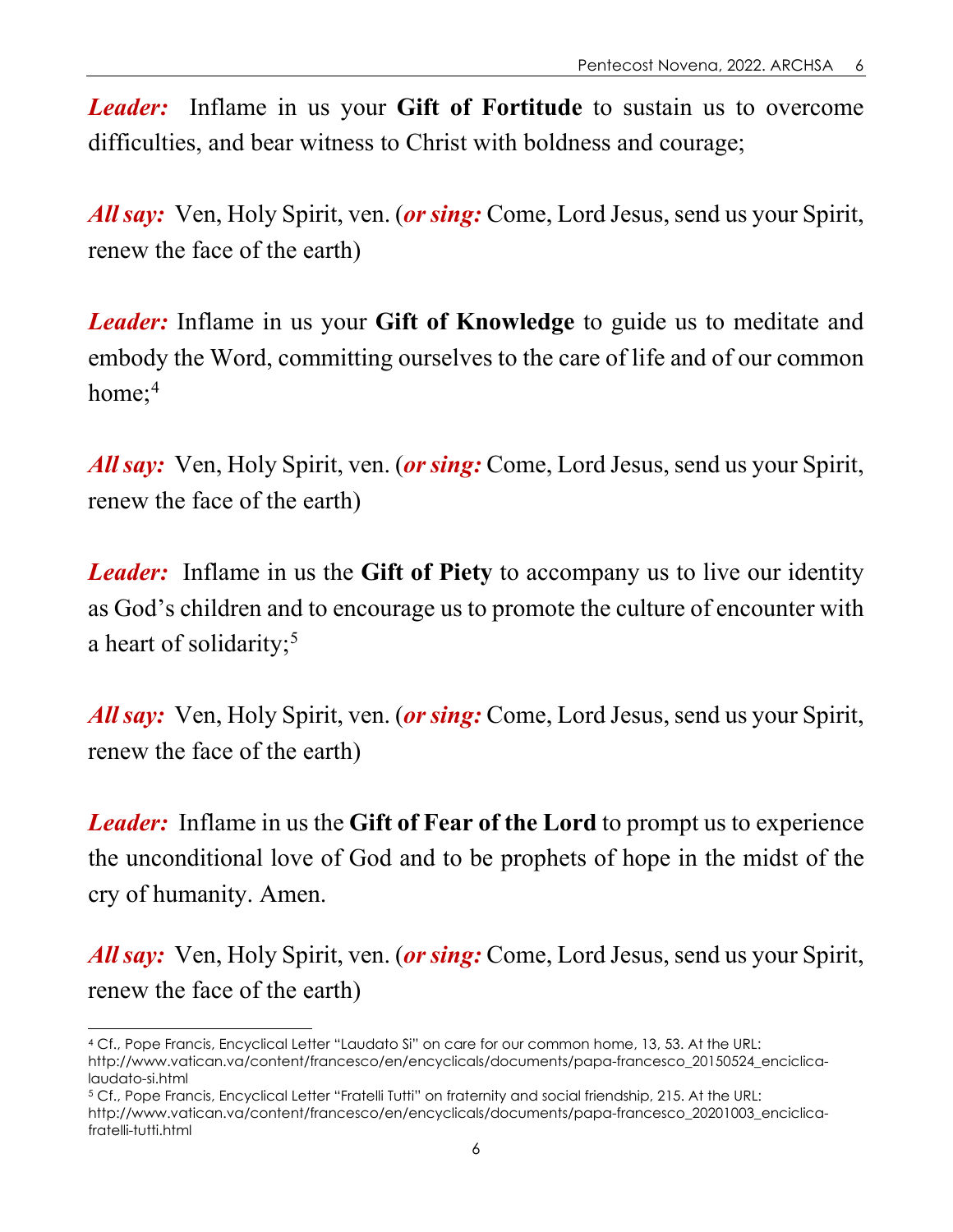Come, Soul of my soul! Come, Spirit of God! Come, Sweet Guest of my soul! Come, Comforter!

1. Bring you quiet and peace into my heart to become an instrument of peace where there is conflict. Make your Wisdom permeate my path, my heart fill with love to encounter my sisters and brothers, in their beauty and their suffering as we walk together.

2. Fortalece mi débil caminar en la lucha cotidiana, cuando faltan las fuerzas. Y aún en medio de la oscuridad haz que brille tu Presencia, en mis horas inciertas y saberme en el hueco de tus manos, en tu regazo.

#### *Leader:* **Let us end by saying together…**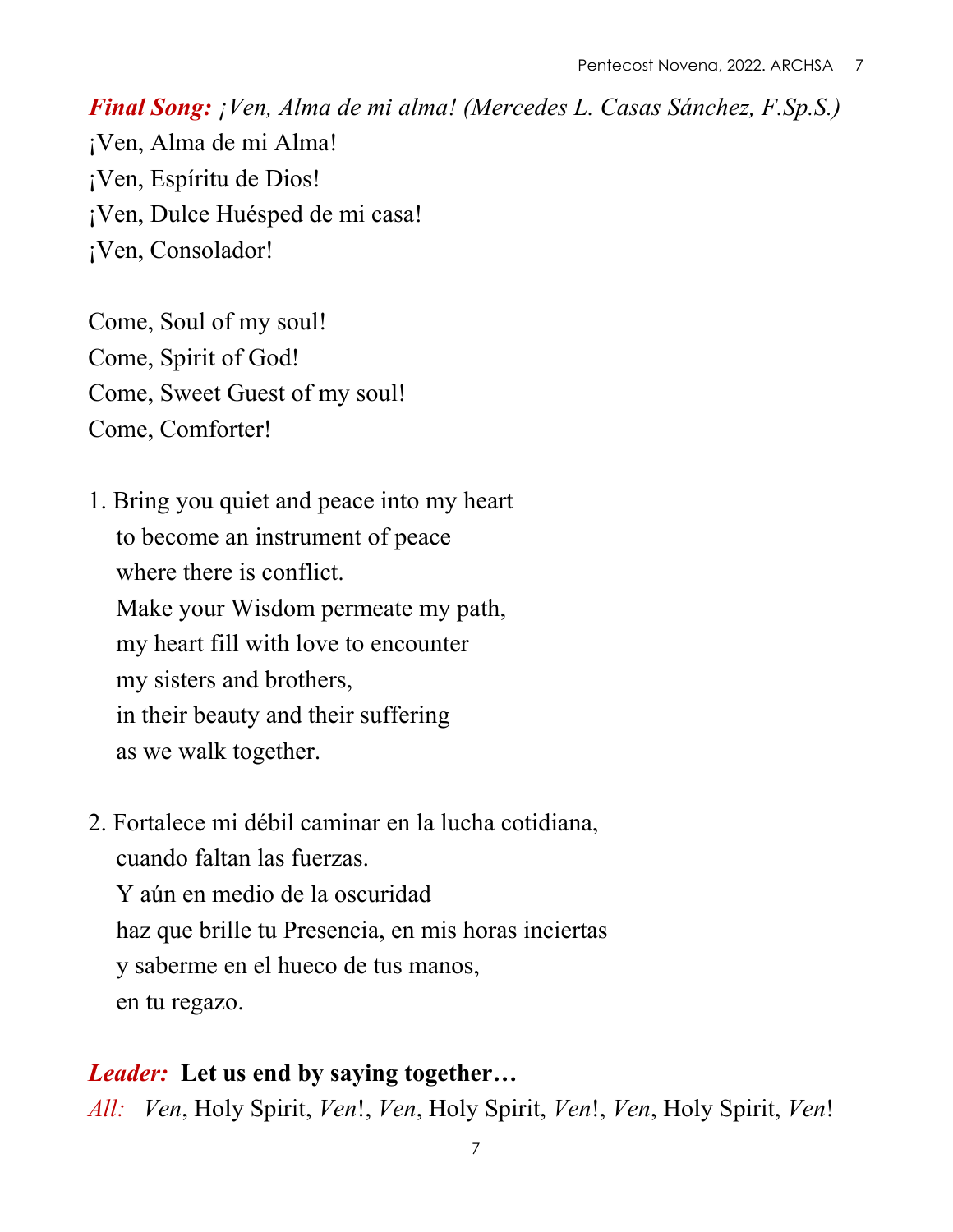Day 3 – Sunday, May 29, 2022.

*Leader:* **We meet today to invoke the Holy Spirit on this 3rd day of the novena. We begin in the name of the Father, and of the Son and of the Holy Spirit. Amen.**

*All: (sing)* Come, Lord Jesus. Send us your Spirit. Renew the face of the earth. Come, Lord Jesus. Send us Your Spirit. Renew the face of the earth.

*All:* Come, Comforter! Come, Sweet Guest of our hearts! Come, you who are our rest from work!

*Leader:* **Holy Spirit, send us the Gift of Understanding to see, penetrate and understand the meaning of events and history with the eyes of God. May the experiences of the cross not cloud our hearts. Stand particularly by the side of families, so that, amid the uncertainty and loneliness caused especially by the pandemic, they grow in unity, communication and trust. Continue to guide mothers and fathers who "have done all they can to protect their children and reduce the stressful impact they have experienced."[6](#page-7-0) Enlighten also educators and pastoral agents who have had to creatively seek new ways to share their wisdom and faith, "taking advantage of technology and many other common resources."[7](#page-7-1) Amen.**

**Our Father… Hail Mary… Glory be…**

*Leader:* **Let us consecrate ourselves anew to the Holy Spirit**.

<span id="page-7-0"></span><sup>6</sup> *Ib.*, 35.

<span id="page-7-1"></span><sup>7</sup> *Ib.*, 38.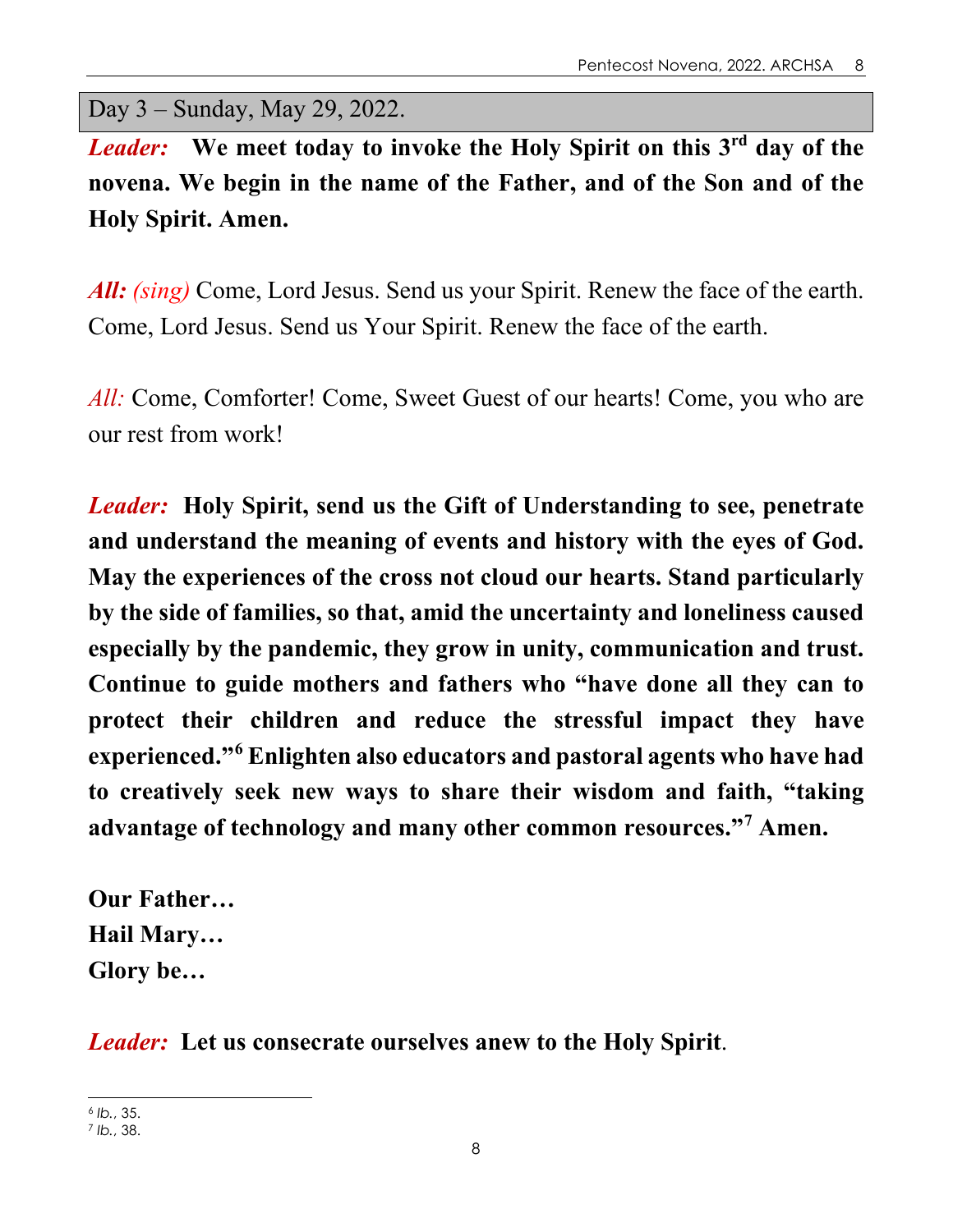*All:* O Holy Spirit, receive the perfect and complete consecration of my whole being. In all my actions, grant me the grace of being my Light, my Guide, my Strength and the Love of my heart.

I surrender myself to You, and I ask You for the grace to be faithful to Your inspirations.

Holy Spirit, transform me through Mary and with Mary into a true image of Christ Jesus, for the glory of the Father, and the salvation of the World. Amen.

*Leader:* Holy Spirit, shower your gifts upon us as we pray:

*All:* Holy Spirit, communicate your seven gifts to us;

- the **Gift of Wisdom** to help us discern the signs of the times and to live according to the Gospel;
- the **Gift of Understanding** to open our minds and hearts to discover the presence of God in history, even in moments of darkness;
- the **Gift of Counsel** to teach us to walk alongside our brothers and sisters, and together promote justice, peace and dignity for every human being;
- the **Gift of Fortitude** to sustain us to overcome difficulties, and bear witness to Christ with boldness and courage;

the **Gift of Knowledge** to guide us to meditate and embody the Word, committing ourselves to the care of life and of our common home;<sup>[8](#page-8-0)</sup> the **Gift of Piety** to accompany us to live our identity as God's children and to encourage us to promote the culture of encounter with a heart of solidarity;<sup>[9](#page-8-1)</sup>

<span id="page-8-0"></span><sup>8</sup> Cf., Pope Francis, Encyclical Letter "Laudato Si" on care for our common home, 13, 53. At the URL: http://www.vatican.va/content/francesco/en/encyclicals/documents/papa-francesco\_20150524\_enciclicalaudato-si.html

<span id="page-8-1"></span><sup>9</sup> Cf., Pope Francis, Encyclical Letter "Fratelli Tutti" on fraternity and social friendship, 215. At the URL:

http://www.vatican.va/content/francesco/en/encyclicals/documents/papa-francesco\_20201003\_enciclicafratelli-tutti.html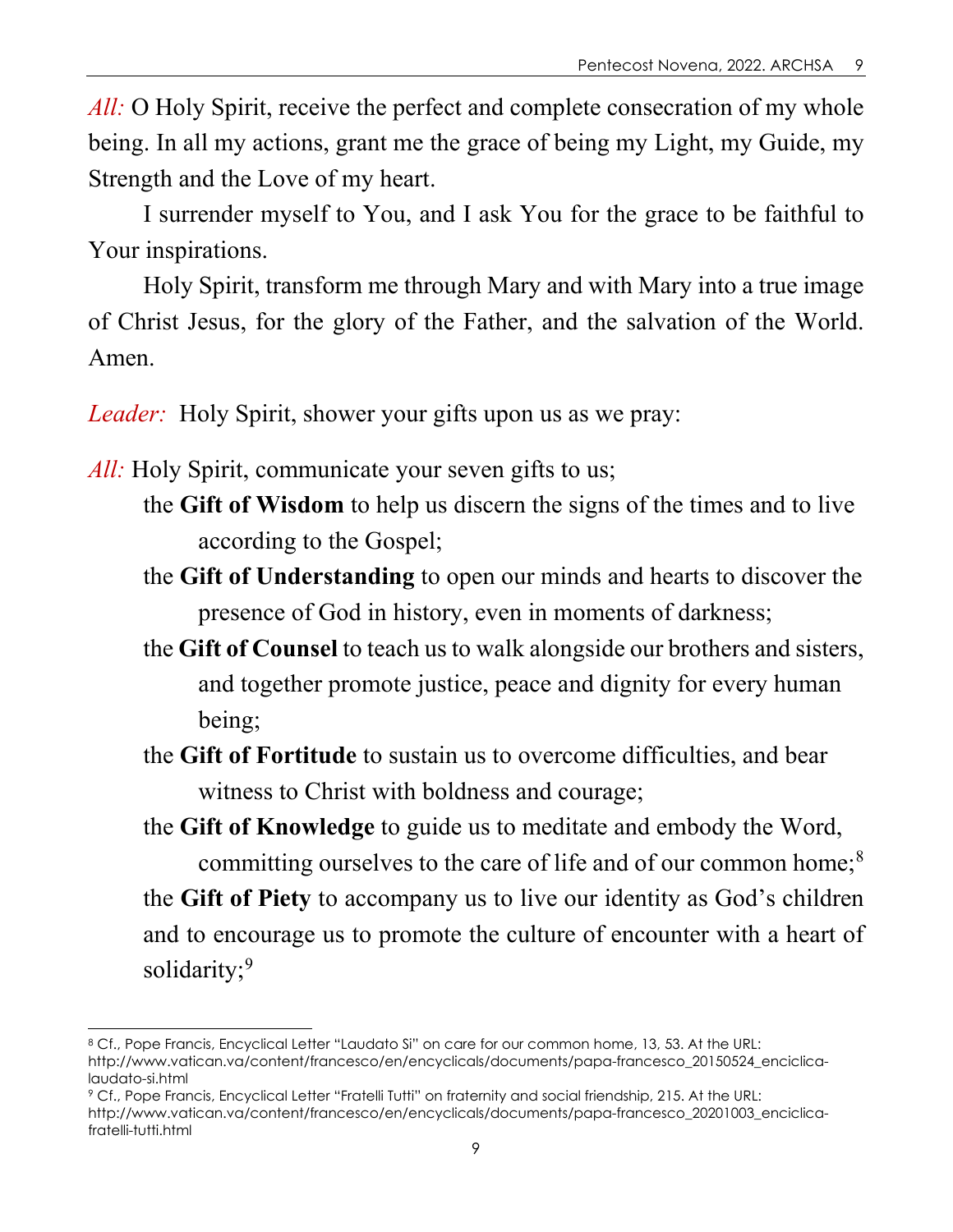the **Gift of Fear of the Lord** to prompt us to experience the unconditional love of God and to be prophets of hope in the midst of the cry of humanity. Amen.

*Final Song: ¡Ven, Alma de mi alma! (Mercedes L. Casas Sánchez, F.Sp.S.)*

¡Ven, Alma de mi Alma! ¡Ven, Espíritu de Dios! ¡Ven, Dulce Huésped de mi casa! ¡Ven, Consolador!

Come, Soul of my soul! Come, Spirit of God! Come, Sweet Guest of my soul! Come, Comforter!

- 1. Bring you quiet and peace into my heart to become an instrument of peace where there is conflict. Make your Wisdom permeate my path, my heart fill with love to encounter my sisters and brothers, in their beauty and their suffering as we walk together.
- 2. Fortalece mi débil caminar en la lucha cotidiana, cuando faltan las fuerzas.

Y aún en medio de la oscuridad haz que brille tu Presencia, en mis horas inciertas y saberme en el hueco de tus manos, en tu regazo.

#### *Leader:* **Let us end by saying together…**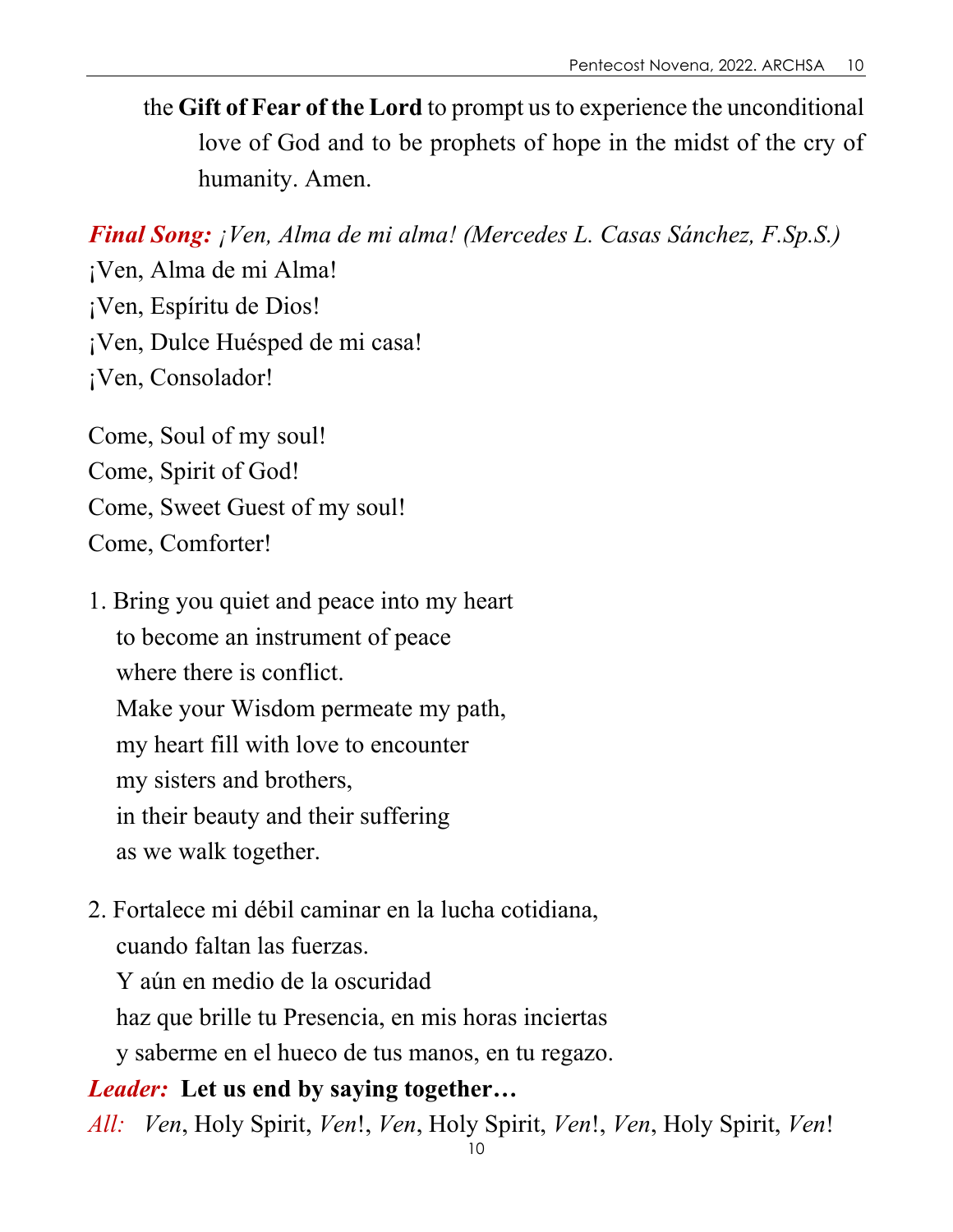Day 4 – Monday, May 30, 2022.

*Leader:* **United as a community, as a family, we begin the 4th day of the novena in the name of the Father, and of the Son and of the Holy Spirit. Amen.**

*All:* Come, Peace that reassures! Come, Comfort in the midst of suffering! Come, Refuge when in Pain!

*Leader:* **Holy Spirit, may the Gift of Counsel teach us to listen and accompany those who approach us. "Open our eyes to the needs of our brothers and sisters; inspire in us words and actions to comfort those who labor and are burdened,"[10](#page-10-0) those who are lonely and helpless; help us to be available to those who feel exploited and depressed. Guide especially those who accompany your suffering people, those who promote the rights of immigrants and a dignified life for all, those who do volunteer work in favor of their communities, public servants, and so many members of parish and religious communities who serve those who are in need with a heart full of gratuitous solidarity. Amen.**

**Our Father… Hail Mary… Glory be…**

*Leader:* **I invite you to consecrate yourself anew to the Holy Spirit**.

<span id="page-10-0"></span><sup>&</sup>lt;sup>10</sup> United States Conference of Catholic Bishops, The Roman Missal, Eucharistic Prayer for Use in Masses for Various Needs IV, Jesus, Who Went About Doing Good, Catholic Book Publishing Corp., English translation according to the Amended Third Latin Typical Edition, For Use in the Dioceses of the United States of America, 2010.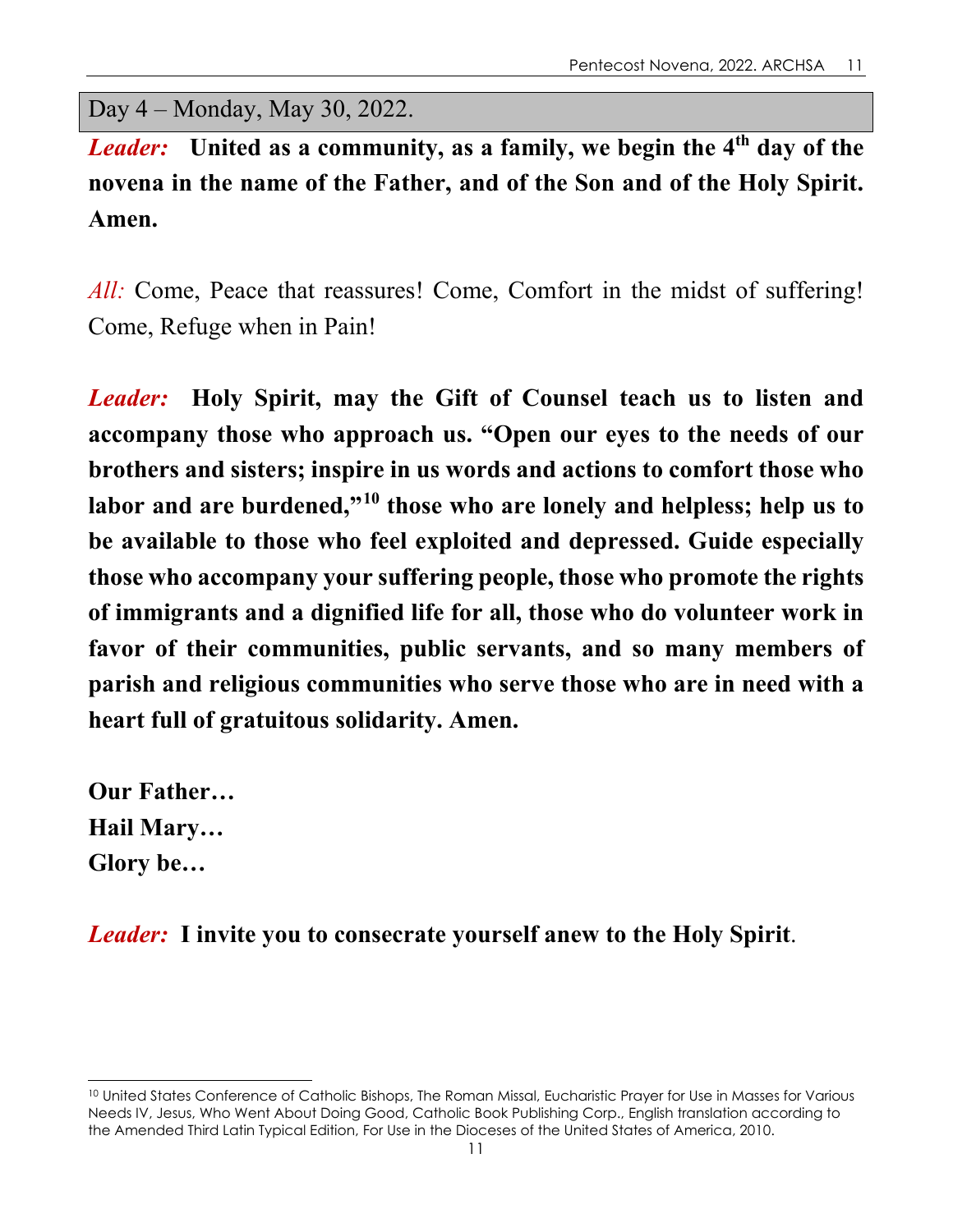All: O Holy Spirit, receive the perfect and complete consecration of my whole being. In all my actions, grant me the grace of being my Light, my Guide, my Strength and the Love of my heart.

I surrender myself to You, and I ask You for the grace to be faithful to Your inspirations.

Holy Spirit, transform me through Mary and with Mary into a true image of Christ Jesus, for the glory of the Father, and the salvation of the World. Amen.

*Leader:* O most Holy Spirit, pour out your gifts upon us. (slight pause) Inflame in us your gift of Wisdom to help us discern the signs of the times and to live according to the Gospel.

*All say:* Ven, Holy Spirit, ven. (*or sing:* Envía tu espíritu, envía tu espíritu, envía tu espíritu. Sea renovada la faz de la tierra, sea renovada la faz de la tierra.)

*Leader:* Inflame in us your **Gift of Understanding** to open our minds and hearts to discover the presence of God in history, even in moments of darkness;

*All say:* Ven, Holy Spirit, ven. (*or sing:* Envía tu espíritu, envía tu espíritu, envía tu espíritu. Sea renovada la faz de la tierra, sea renovada la faz de la tierra.)

*Leader:* Inflame in us your **Gift of Counsel** to teach us to walk alongside our brothers and sisters, and together promote justice, peace and dignity for every human being;

*All say:* Ven, Holy Spirit, ven. (*or sing:* Envía tu espíritu, envía tu espíritu, envía tu espíritu. Sea renovada la faz de la tierra, sea renovada la faz de la tierra.)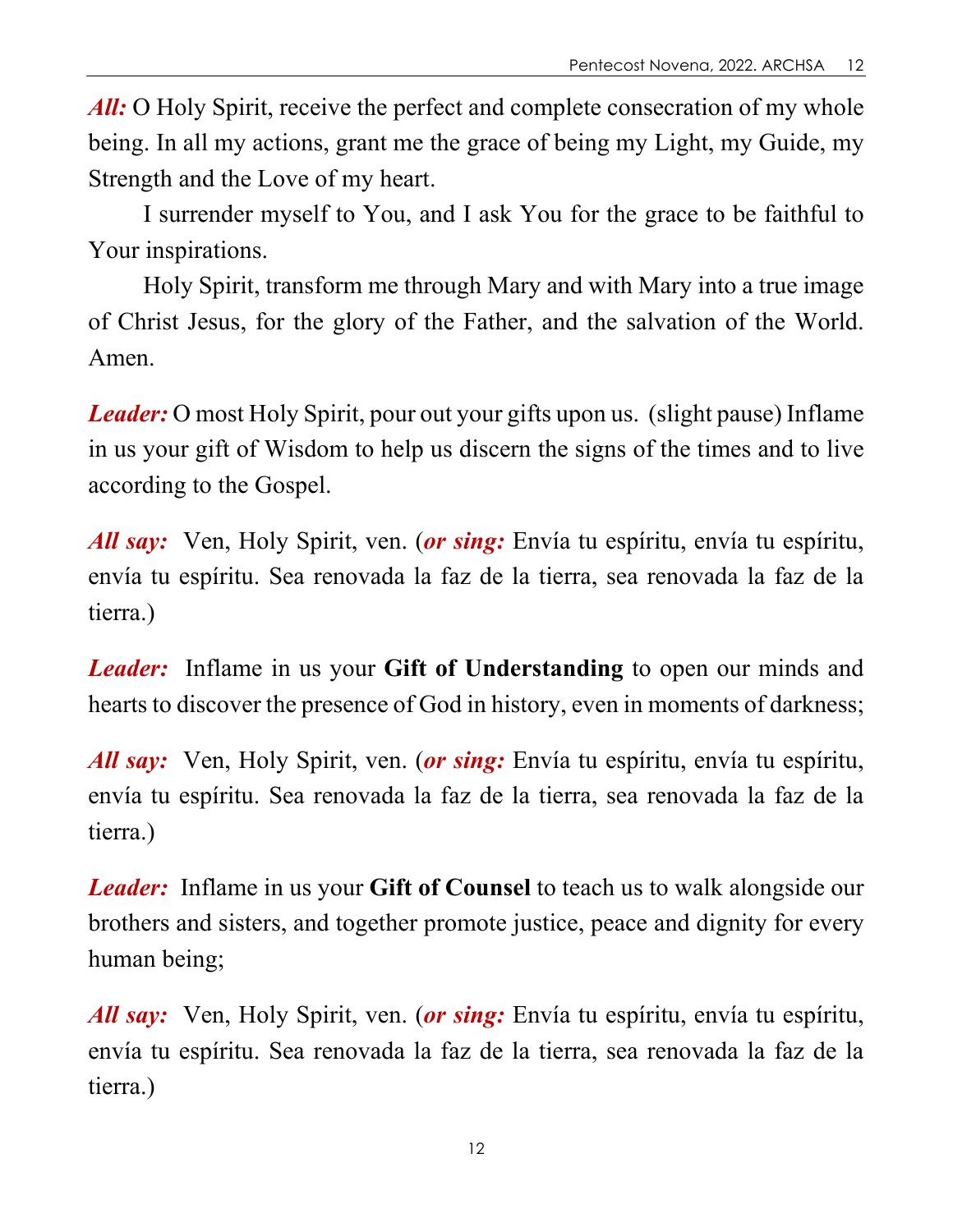*Leader:* Inflame in us your **Gift of Fortitude** to sustain us to overcome difficulties, and bear witness to Christ with boldness and courage;

*All say:* Ven, Holy Spirit, ven. (*or sing:* Envía tu espíritu, envía tu espíritu, envía tu espíritu. Sea renovada la faz de la tierra, sea renovada la faz de la tierra.)

*Leader:* Inflame in us your **Gift of Knowledge** to guide us to meditate and embody the Word, committing ourselves to the care of life and of our common home; $^{11}$  $^{11}$  $^{11}$ 

*All say:* Ven, Holy Spirit, ven. (*or sing:* Envía tu espíritu, envía tu espíritu, envía tu espíritu. Sea renovada la faz de la tierra, sea renovada la faz de la tierra.)

*Leader:* Inflame in us the **Gift of Piety** to accompany us to live our identity as God's children and to encourage us to promote the culture of encounter with a heart of solidarity;  $12$ 

*All say:* Ven, Holy Spirit, ven. (*or sing:* Envía tu espíritu, envía tu espíritu, envía tu espíritu. Sea renovada la faz de la tierra, sea renovada la faz de la tierra.)

*Leader:* Inflame in us the **Gift of Fear of the Lord** to prompt us to experience the unconditional love of God and to be prophets of hope in the midst of the cry of humanity. Amen.

*All say:* Ven, Holy Spirit, ven. (*or sing:* Envía tu espíritu, envía tu espíritu, envía tu espíritu. Sea renovada la faz de la tierra, sea renovada la faz de la tierra.)

<span id="page-12-0"></span><sup>11</sup> Cf., Pope Francis, Encyclical Letter "Laudato Si" on care for our common home, 13, 53. At the URL: http://www.vatican.va/content/francesco/en/encyclicals/documents/papa-francesco\_20150524\_enciclicalaudato-si.html

<span id="page-12-1"></span><sup>&</sup>lt;sup>12</sup> Cf., Pope Francis, Encyclical Letter "Fratelli Tutti" on fraternity and social friendship, 215. At the URL: http://www.vatican.va/content/francesco/en/encyclicals/documents/papa-francesco\_20201003\_enciclicafratelli-tutti.html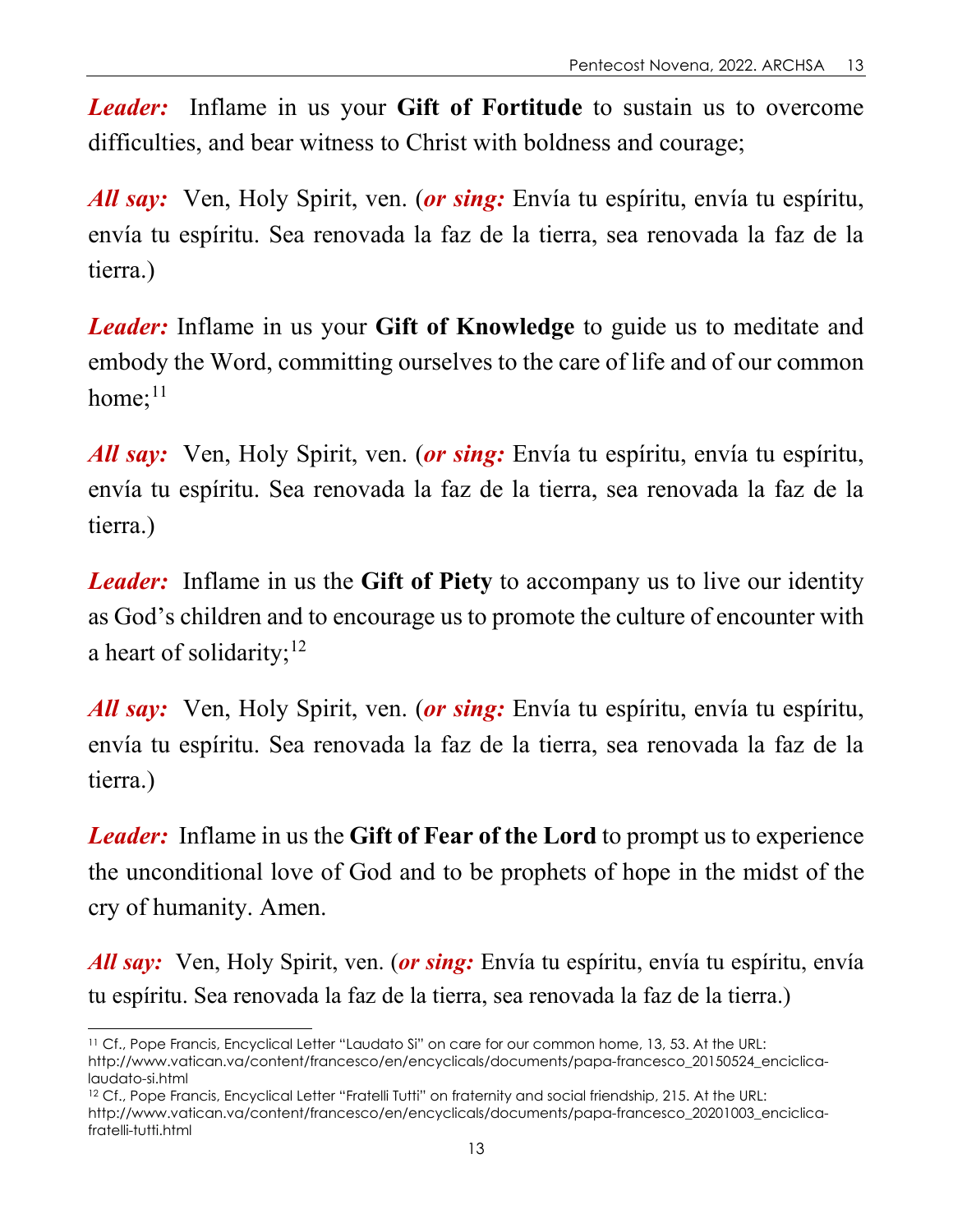Come, Soul of my soul! Come, Spirit of God! Come, Sweet Guest of my soul! Come, Comforter!

1. Bring you quiet and peace into my heart to become an instrument of peace where there is conflict. Make your Wisdom permeate my path, my heart fill with love to encounter my sisters and brothers, in their beauty and their suffering as we walk together.

2. Fortalece mi débil caminar en la lucha cotidiana, cuando faltan las fuerzas.

Y aún en medio de la oscuridad haz que brille tu Presencia, en mis horas inciertas y saberme en el hueco de tus manos, en tu regazo.

#### *Leader:* **Let us end by saying together…**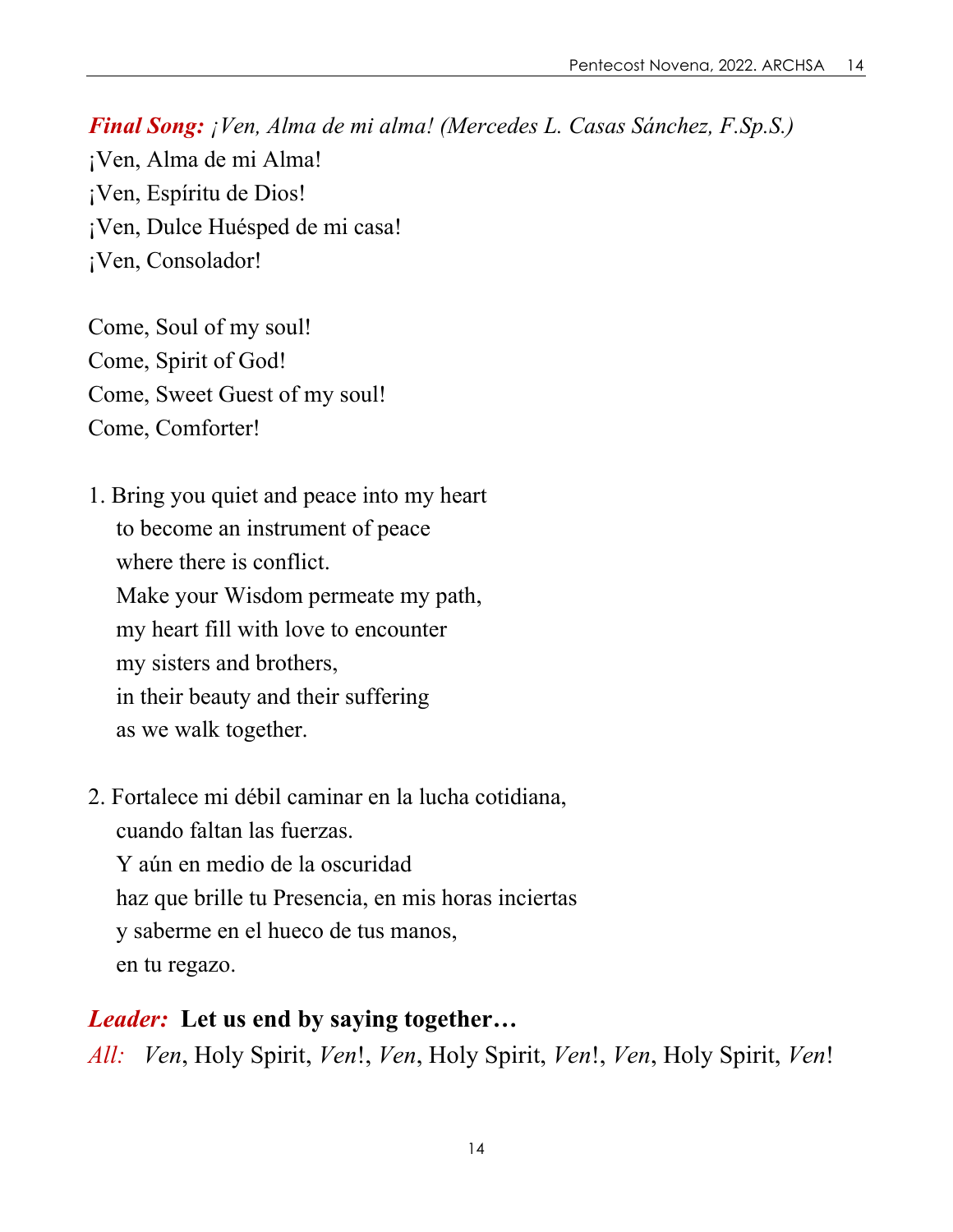Day 5 – Tuesday, May 31, 2022.

*Leader:* **Gathered as one family in Christ, we are preparing to begin the 5th day of the novena. We begin in the name of the Father, and of the Son and of the Holy Spirit. Amen.**

*All:* Come, Light of the hearts and enlighten the innermost part of our being!

*Leader:* **Holy Spirit, send us the Gift of Fortitude, so that we can persevere in our efforts to do good and to overcome adversity, trusting that we are in God's hands and that they are very good hands. Free us from our vain ambitions, heal us from our paralyzing fears, and send us to bear witness to Jesus with boldness and courage. Give this Gift especially to our brothers and sisters who are sick from COVID and other diseases, and to those who live alone. May the consolation that comes from You help them live their moments of pain at peace. Amen.**

**Our Father… Hail Mary… Glory be…**

#### *Leader:* **Let us, once again, consecrate ourselves to the Holy Spirit**.

*All:* O Holy Spirit, receive the perfect and complete consecration of my whole being. In all my actions, grant me the grace of being my Light, my Guide, my Strength and the Love of my heart.

I surrender myself to You, and I ask You for the grace to be faithful to Your inspirations.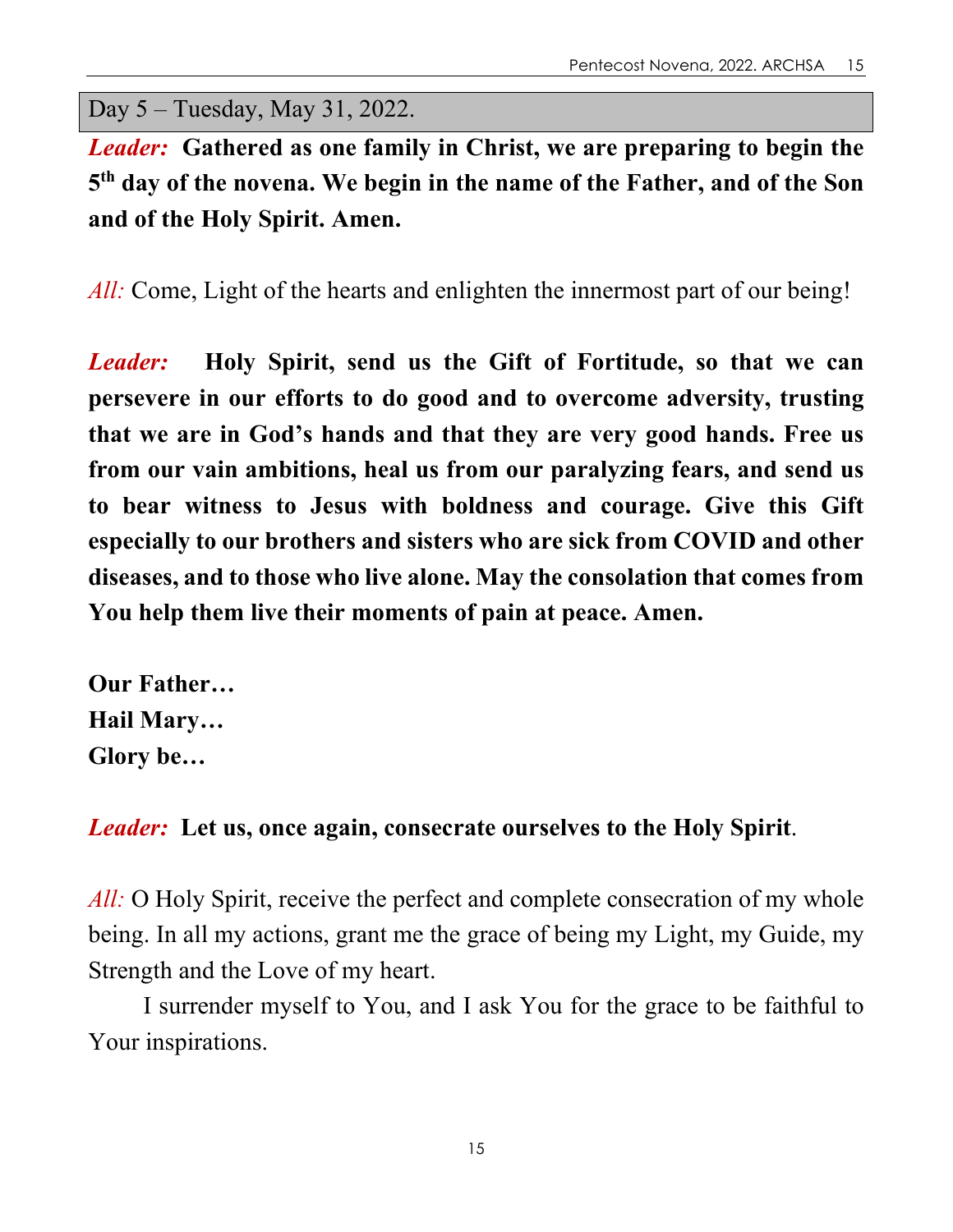Holy Spirit, transform me through Mary and with Mary into a true image of Christ Jesus, for the glory of the Father, and the salvation of the World. Amen.

*Leader:* Lord Jesus, You who after the resurrection made yourself present to your apostles and promised to send them the Holy Spirit, the Comforter, so that they would remember your words, grant us that same Holy Spirit to guide us through our daily walk. **We ask you to pour out the seven gifts of the Holy Spirit.**

*All:* Holy Spirit, communicate your seven gifts to us;

- the **Gift of Wisdom** to help us discern the signs of the times and to live according to the Gospel;
- the **Gift of Understanding** to open our minds and hearts to discover the presence of God in history, even in moments of darkness;
- the **Gift of Counsel** to teach us to walk alongside our brothers and sisters, and together promote justice, peace and dignity for every human being;
- the **Gift of Fortitude** to sustain us to overcome difficulties, and bear witness to Christ with boldness and courage;
- the **Gift of Knowledge** to guide us to meditate and embody the Word, committing ourselves to the care of life and of our common home;<sup>[13](#page-15-0)</sup> the
- **Gift of Piety** to accompany us to live our identity as God's children and to encourage us to promote the culture of encounter with a heart of solidarity;<sup>[14](#page-15-1)</sup>
- the **Gift of Fear of the Lord** to prompt us to experience the unconditional love of God and to be prophets of hope in the midst of the cry of humanity. Amen.

<span id="page-15-1"></span><sup>14</sup> Cf., Pope Francis, Encyclical Letter "Fratelli Tutti" on fraternity and social friendship, 215. At the URL: http://www.vatican.va/content/francesco/en/encyclicals/documents/papa-francesco\_20201003\_enciclicafratelli-tutti.html

<span id="page-15-0"></span><sup>13</sup> Cf., Pope Francis, Encyclical Letter "Laudato Si" on care for our common home, 13, 53. At the URL: http://www.vatican.va/content/francesco/en/encyclicals/documents/papa-francesco\_20150524\_enciclicalaudato-si.html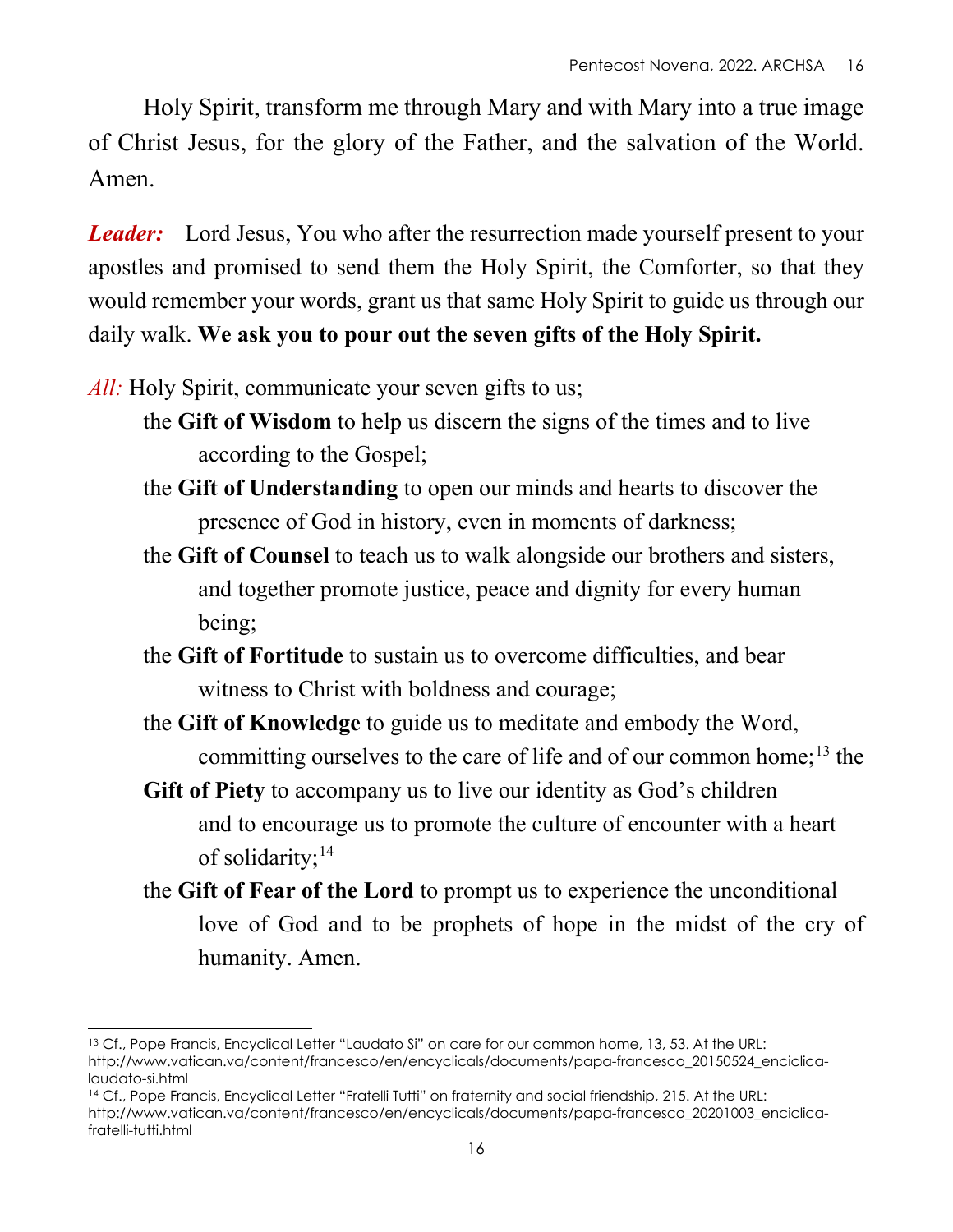Come, Soul of my soul! Come, Spirit of God! Come, Sweet Guest of my soul! Come, Comforter!

1. Bring you quiet and peace into my heart to become an instrument of peace where there is conflict. Make your Wisdom permeate my path, my heart fill with love to encounter my sisters and brothers, in their beauty and their suffering as we walk together.

2. Fortalece mi débil caminar en la lucha cotidiana, cuando faltan las fuerzas. Y aún en medio de la oscuridad haz que brille tu Presencia, en mis horas inciertas y saberme en el hueco de tus manos, en tu regazo.

## *Leader:* **Let us conclude our prayer by saying together…**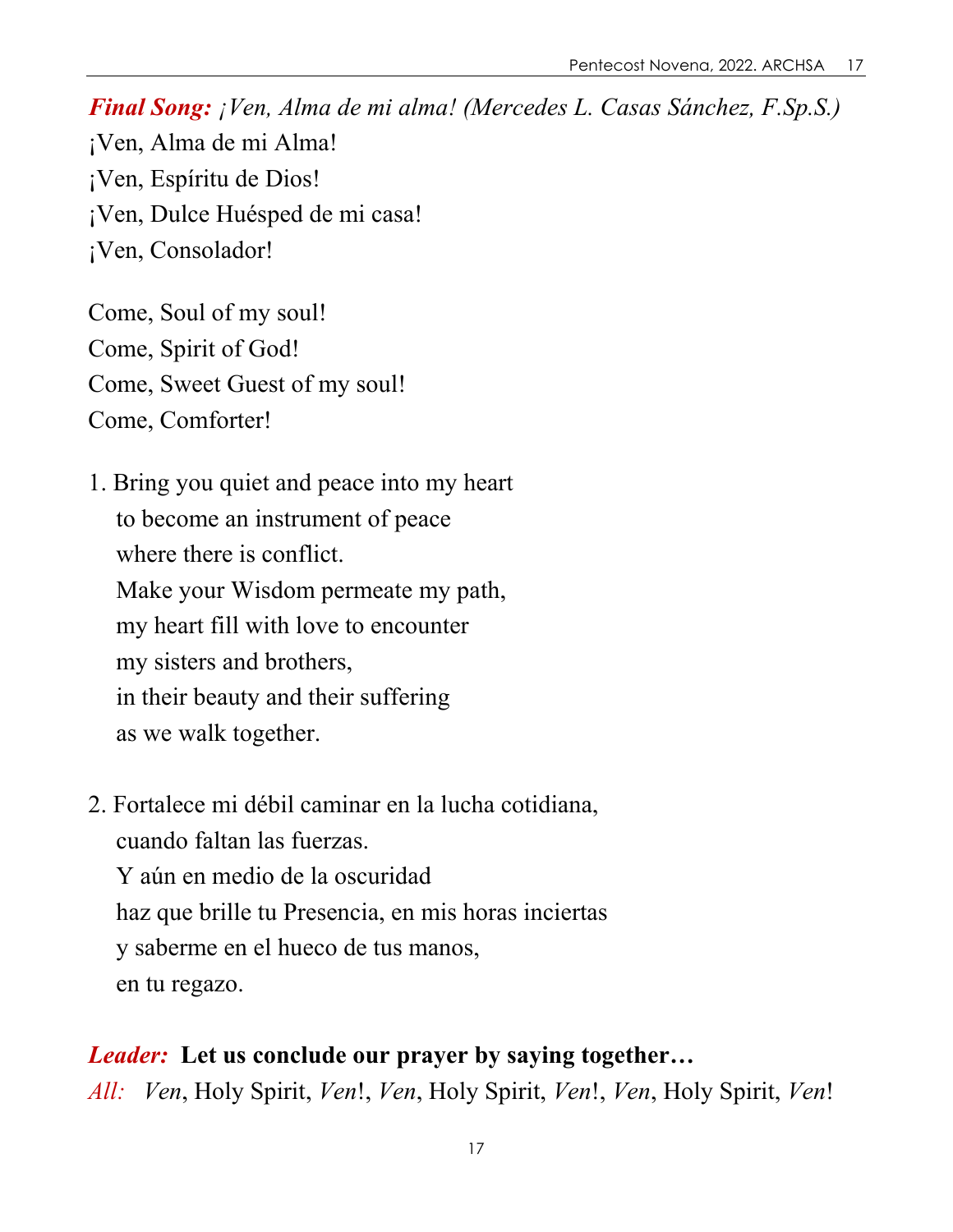Day 6 – Wednesday, June 1, 2022.

# *Leader:* **Today we begin the 6th day of the novena with the confidence that the Holy Spirit assists us and gives us his gifts. In the name of the Father, and of the Son and of the Holy Spirit. Amen.**

All: Purify our hearts from what takes away our peace! Heal us of our fears, selfishness and little generosity! Make us faithful to your inspirations!

*Leader:* **Holy Spirit, instill in us the Gift of Knowledge, to discover your calls through the Word of God, circumstances, our brothers and sisters, and creation. Guide us to avoid that which threatens the dignified life of everything that you have created. And when necessary, give us your light to "change our habits, disciplines, attitudes, relationships, our social and civic life, and even our connection to the world, which is our common home."[15](#page-17-0) Enlighten scientists in a special way, in their efforts to discover the cure for diseases that afflict us and in their research to produce effective and enough vaccines for the world's population. Assist essential and health workers, who are still on the front lines risking their lives for their brothers and sisters. Amen.**

**Our Father… Hail Mary… Glory be…**

*Leader:* **I invite you to consecrate yourself anew to the Holy Spirit.**

<span id="page-17-0"></span><sup>15</sup> Most Rev. Gustavo Garcia-Siller, MSpS, Op. Cit., 43.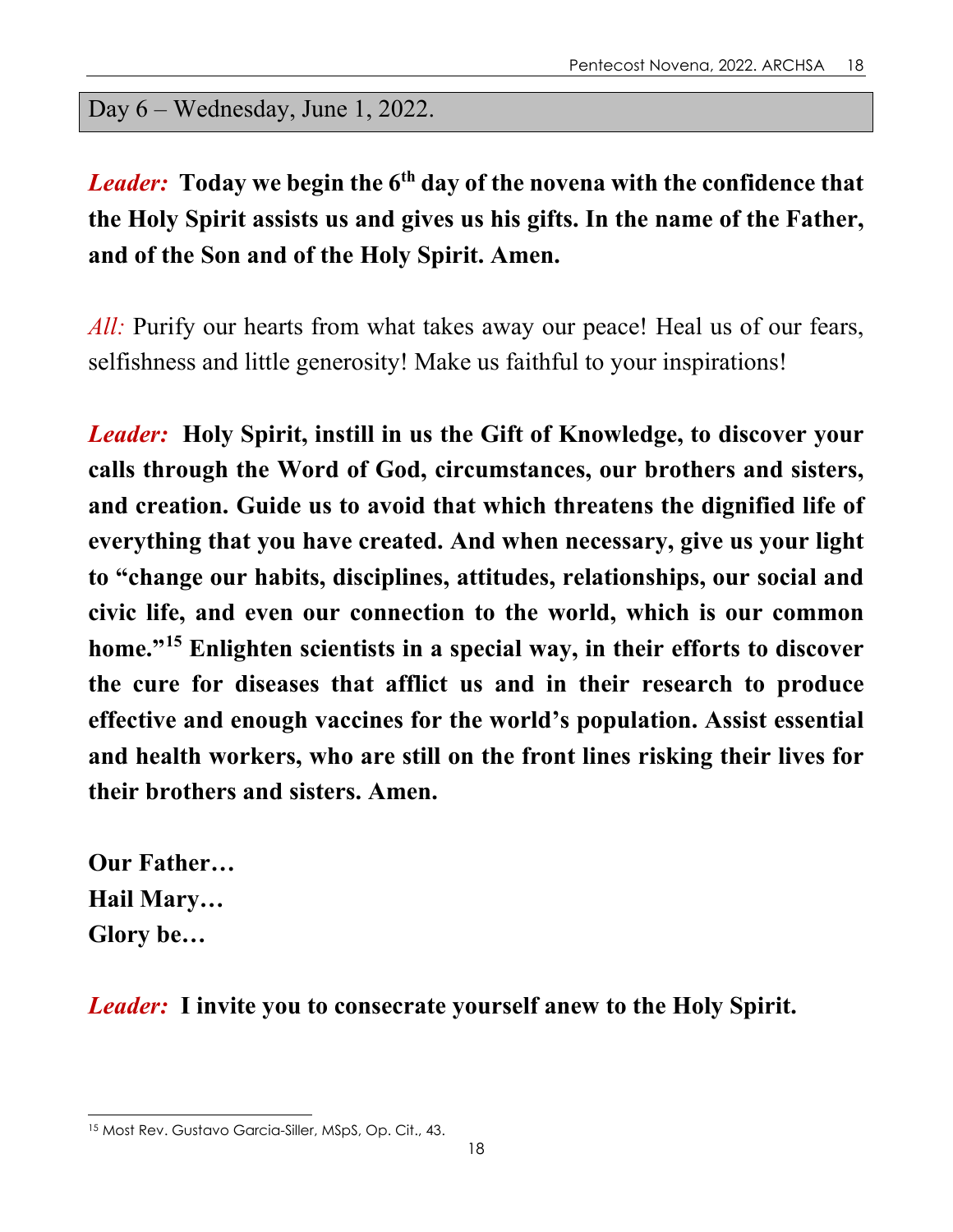*All:* O Holy Spirit, receive the perfect and complete consecration of my whole being. In all my actions, grant me the grace of being my Light, my Guide, my Strength and the Love of my heart.

I surrender myself to You, and I ask You for the grace to be faithful to Your inspirations.

Holy Spirit, transform me through Mary and with Mary into a true image of Christ Jesus, for the glory of the Father, and the salvation of the World. Amen.

*Leader:* Most Holy Spirit, we ask you to pour out your seven gifts upon us.

*Leader:* Inflame in us your gift of Wisdom to help us discern the signs of the times and to live according to the Gospel.

*All say:* Ven, Holy Spirit, ven. (*or sing:* By the waking of our hearts, by the stirring of our souls, may the Spirit of God abide and bring us together in Christ.)

*Leader:* Inflame in us your **Gift of Understanding** to open our minds and hearts to discover the presence of God in history, even in moments of darkness;

*All say:* Ven, Holy Spirit, ven. (*or sing:* By the waking of our hearts, by the stirring of our souls, may the Spirit of God abide and bring us together in Christ.)

*Leader:* Inflame in us your **Gift of Counsel** to teach us to walk alongside our brothers and sisters, and together promote justice, peace and dignity for every human being;

*All say:* Ven, Holy Spirit, ven. (*or sing:* By the waking of our hearts, by the stirring of our souls, may the Spirit of God abide and bring us together in Christ.)

*Leader:* Inflame in us your **Gift of Fortitude** to sustain us to overcome difficulties, and bear witness to Christ with boldness and courage;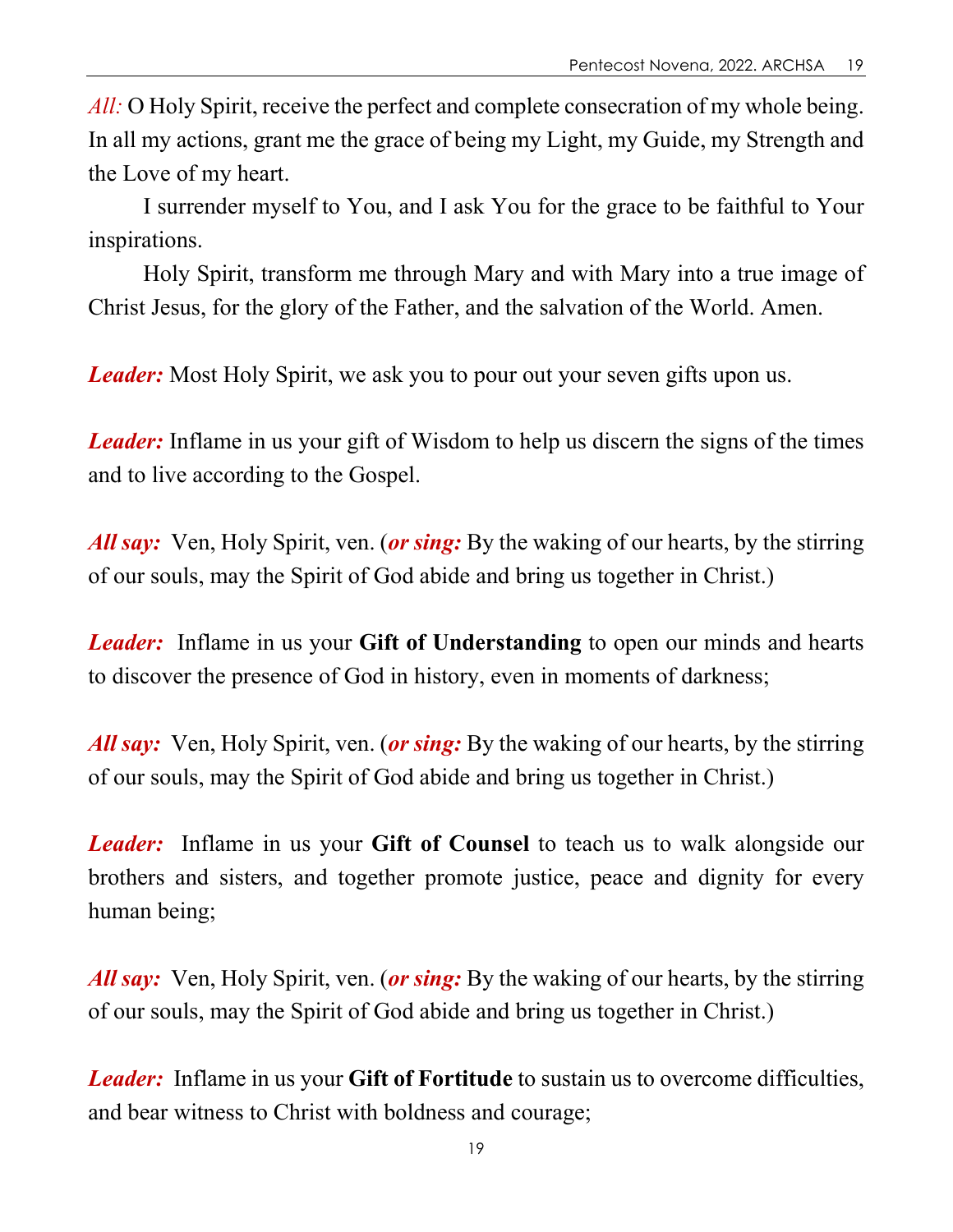*All say:* Ven, Holy Spirit, ven. (*or sing:* By the waking of our hearts, by the stirring of our souls, may the Spirit of God abide and bring us together in Christ.)

*Leader:* Inflame in us your **Gift of Knowledge** to guide us to meditate and embody the Word, committing ourselves to the care of life and of our common home;<sup>16</sup>

*All say:* Ven, Holy Spirit, ven. (*or sing:* By the waking of our hearts, by the stirring of our souls, may the Spirit of God abide and bring us together in Christ.)

*Leader:* Inflame in us the **Gift of Piety** to accompany us to live our identity as God's children and to encourage us to promote the culture of encounter with a heart of solidarity;<sup>[17](#page-19-1)</sup>

*All say:* Ven, Holy Spirit, ven. (*or sing:* By the waking of our hearts, by the stirring of our souls, may the Spirit of God abide and bring us together in Christ.)

*Leader:* Inflame in us the **Gift of Fear of the Lord** to prompt us to experience the unconditional love of God and to be prophets of hope in the midst of the cry of humanity. Amen.

*All say:* Ven, Holy Spirit, ven. (*or sing:* By the waking of our hearts, by the stirring of our souls, may the Spirit of God abide and bring us together in Christ.)

<span id="page-19-0"></span><sup>16</sup> Cf., Pope Francis, Encyclical Letter "Laudato Si" on care for our common home, 13, 53. At the URL: http://www.vatican.va/content/francesco/en/encyclicals/documents/papa-francesco\_20150524\_enciclicalaudato-si.html

<span id="page-19-1"></span><sup>17</sup> Cf., Pope Francis, Encyclical Letter "Fratelli Tutti" on fraternity and social friendship, 215. At the URL: http://www.vatican.va/content/francesco/en/encyclicals/documents/papa-francesco\_20201003\_enciclicafratelli-tutti.html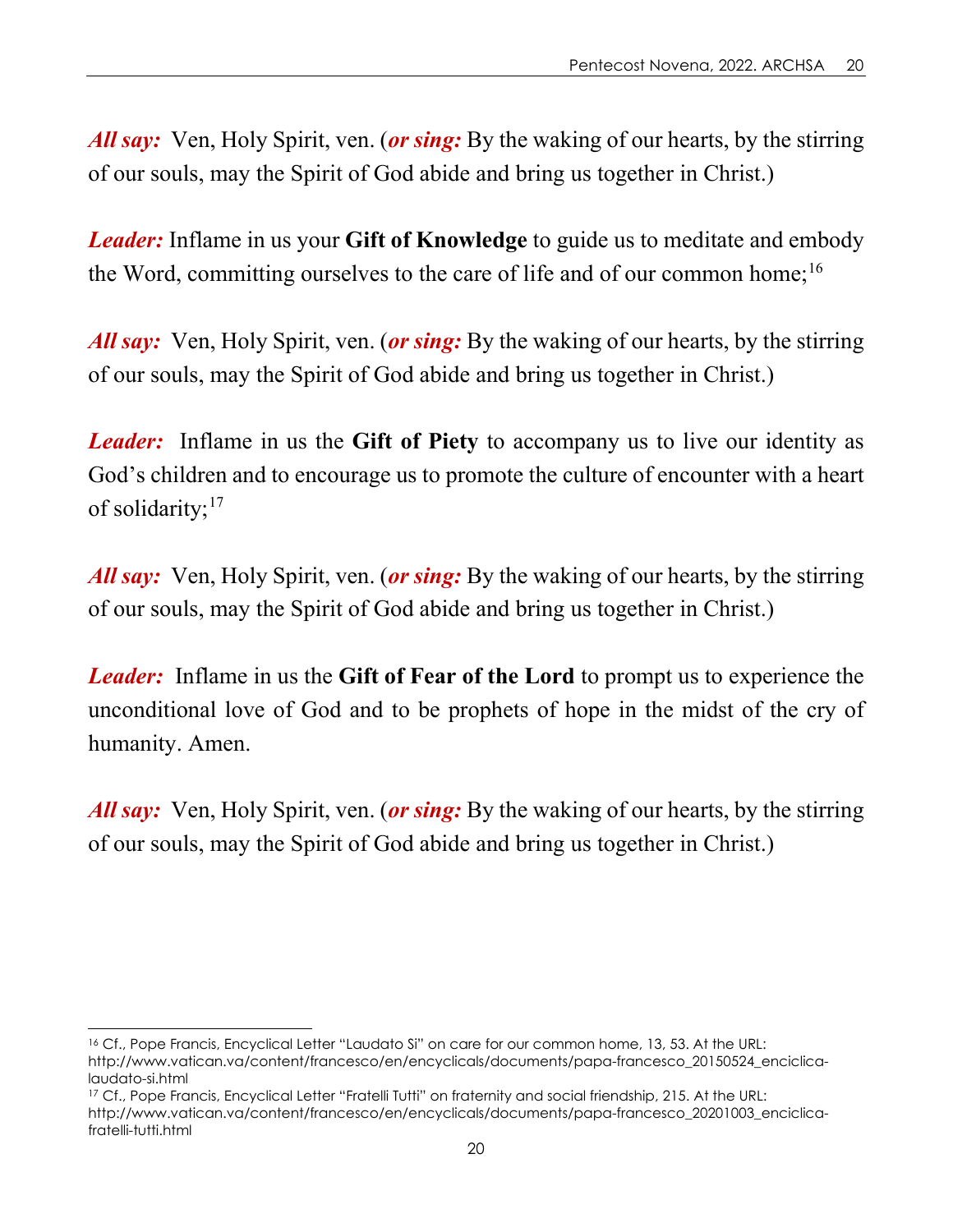Come, Soul of my soul! Come, Spirit of God! Come, Sweet Guest of my soul! Come, Comforter!

1. Bring you quiet and peace into my heart to become an instrument of peace where there is conflict. Make your Wisdom permeate my path, my heart fill with love to encounter my sisters and brothers, in their beauty and their suffering as we walk together.

2. Fortalece mi débil caminar en la lucha cotidiana, cuando faltan las fuerzas. Y aún en medio de la oscuridad haz que brille tu Presencia, en mis horas inciertas y saberme en el hueco de tus manos, en tu regazo.

#### *Leader:* **Let us end by saying together…**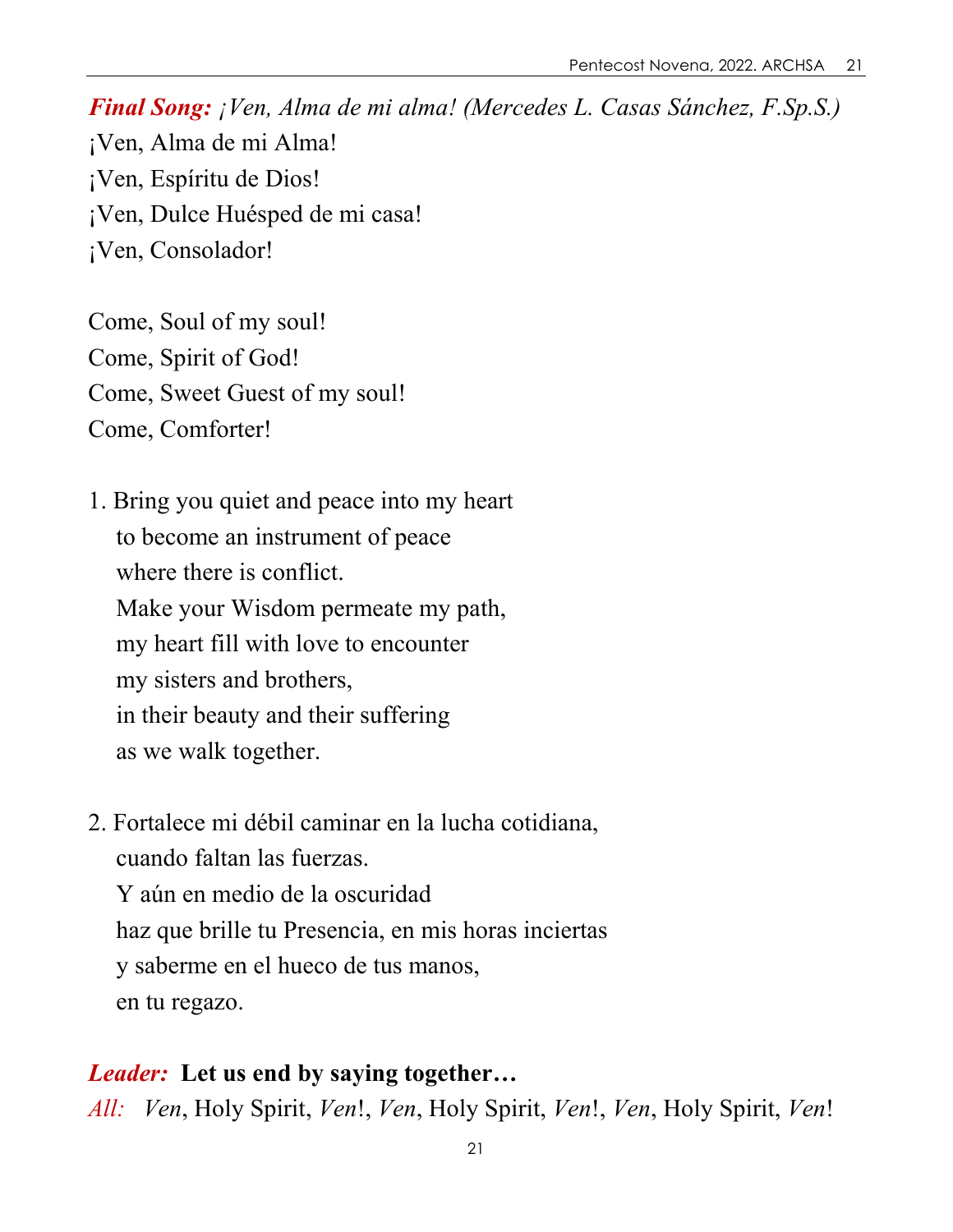Day 7 – Thursday, June 2, 2022.

*Leader:* **We gather again today to invoke the Holy Spirit together on our 7th day of the novena. We begin in the name of the Father, and of the Son and of the Holy Spirit. Amen.**

*All:* Come, Spirit who proceeds from the Father and the Son! Enlighten our minds, hearts and wills to transform ourselves into Jesus and to build the Kingdom.

*Leader:* **Holy Spirit, Love of the Father and the Son, grant us the Gift of Piety to live as true children of God, and as brothers and sisters to each other. May we live within ourselves moved by the same love that moved Jesus: love for his Father and for humanity. Guide us to promote the "culture of encounter"[18](#page-21-0) in our families, our places of work and study, as well as in our communities of faith. Help us to put aside our selfishness and intolerance. We want to learn to be "Christ's healing balm for everyone without distinction."[19](#page-21-1) Help us to grow in generosity, hospitality, tenderness and solidarity, especially toward the most vulnerable. Amen.**

**Our Father… Hail Mary… Glory be…**

## *Leader:* **Let us now consecrate ourselves to the Holy Spirit**.

<span id="page-21-0"></span><sup>18</sup> Cf., Pope Francis, Encyclical Letter "Fratelli Tutti" on fraternity and social friendship, 216-217. At the URL: http://www.vatican.va/content/francesco/en/encyclicals/documents/papa-francesco\_20201003\_enciclicafratelli-tutti.html

<span id="page-21-1"></span><sup>19</sup> Most Rev. Gustavo Garcia-Siller, MSpS, Op. Cit., 37.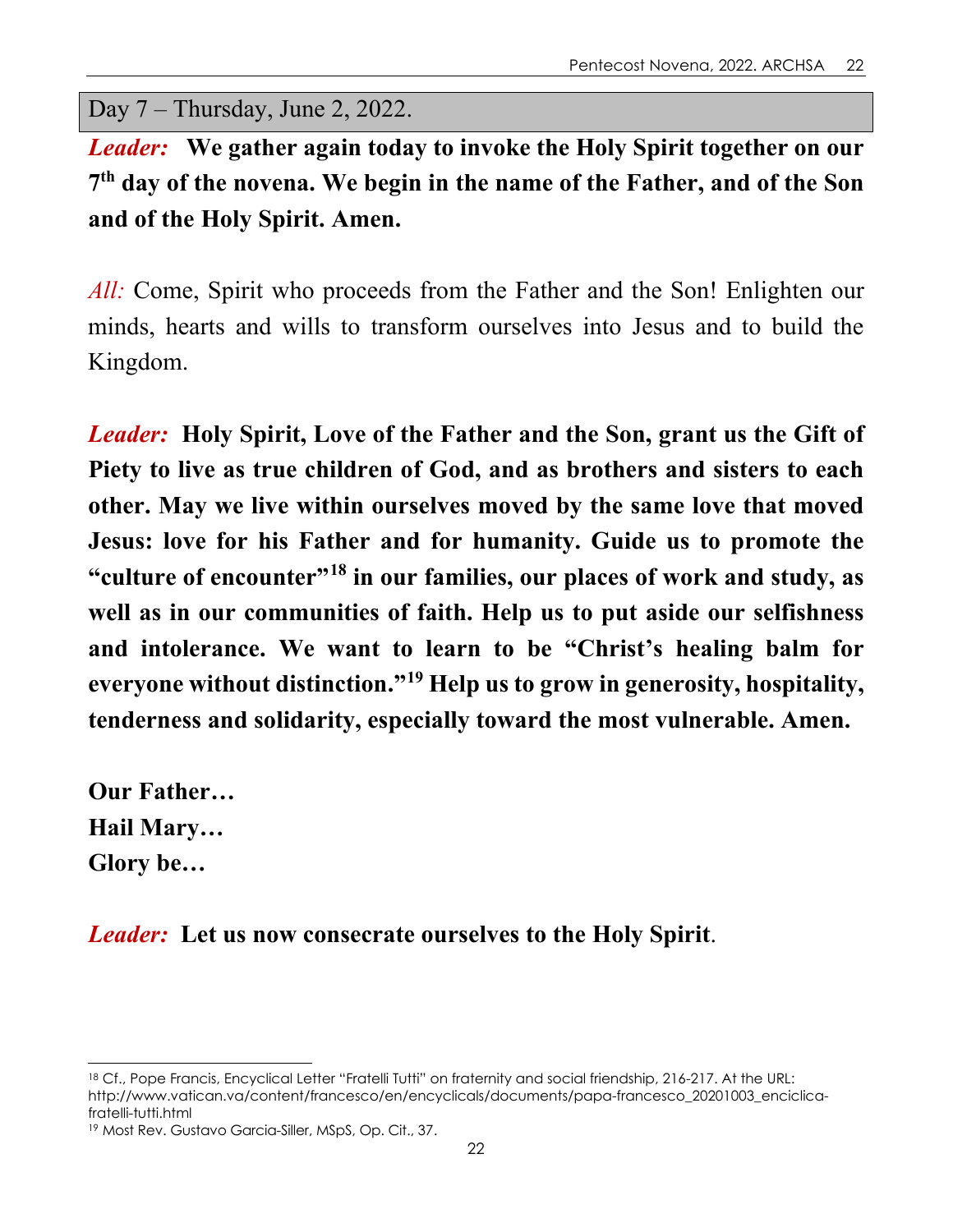*All:* O Holy Spirit, receive the perfect and complete consecration of my whole being. In all my actions, grant me the grace of being my Light, my Guide, my Strength and the Love of my heart.

I surrender myself to You, and I ask You for the grace to be faithful to Your inspirations.

Holy Spirit, transform me through Mary and with Mary into a true image of Christ Jesus, for the glory of the Father, and the salvation of the World. Amen.

*Leader:* Lord Jesus, You who after the resurrection made yourself present to your apostles and promised to send them the Holy Spirit, the Comforter, so that they would remember your words, grant us that same Holy Spirit to guide us through our daily walk. **We ask you to pour out the seven gifts of the Holy Spirit.**

*All:* Holy Spirit, communicate your seven gifts to us;

- the **Gift of Wisdom** to help us discern the signs of the times and to live according to the Gospel;
- the **Gift of Understanding** to open our minds and hearts to discover the presence of God in history, even in moments of darkness;
- the **Gift of Counsel** to teach us to walk alongside our brothers and sisters, and together promote justice, peace and dignity for every human being;
- the **Gift of Fortitude** to sustain us to overcome difficulties, and bear witness to Christ with boldness and courage;
- the **Gift of Knowledge** to guide us to meditate and embody the Word, committing ourselves to the care of life and of our common home; $^{20}$  $^{20}$  $^{20}$  the
- **Gift of Piety** to accompany us to live our identity as God's children and to encourage us to promote the culture of encounter with a heart of solidarity; $^{21}$  $^{21}$  $^{21}$

<span id="page-22-1"></span><sup>21</sup> Cf., Pope Francis, Encyclical Letter "Fratelli Tutti" on fraternity and social friendship, 215. At the URL: http://www.vatican.va/content/francesco/en/encyclicals/documents/papa-francesco\_20201003\_enciclicafratelli-tutti.html

<span id="page-22-0"></span><sup>20</sup> Cf., Pope Francis, Encyclical Letter "Laudato Si" on care for our common home, 13, 53. At the URL: http://www.vatican.va/content/francesco/en/encyclicals/documents/papa-francesco\_20150524\_enciclicalaudato-si.html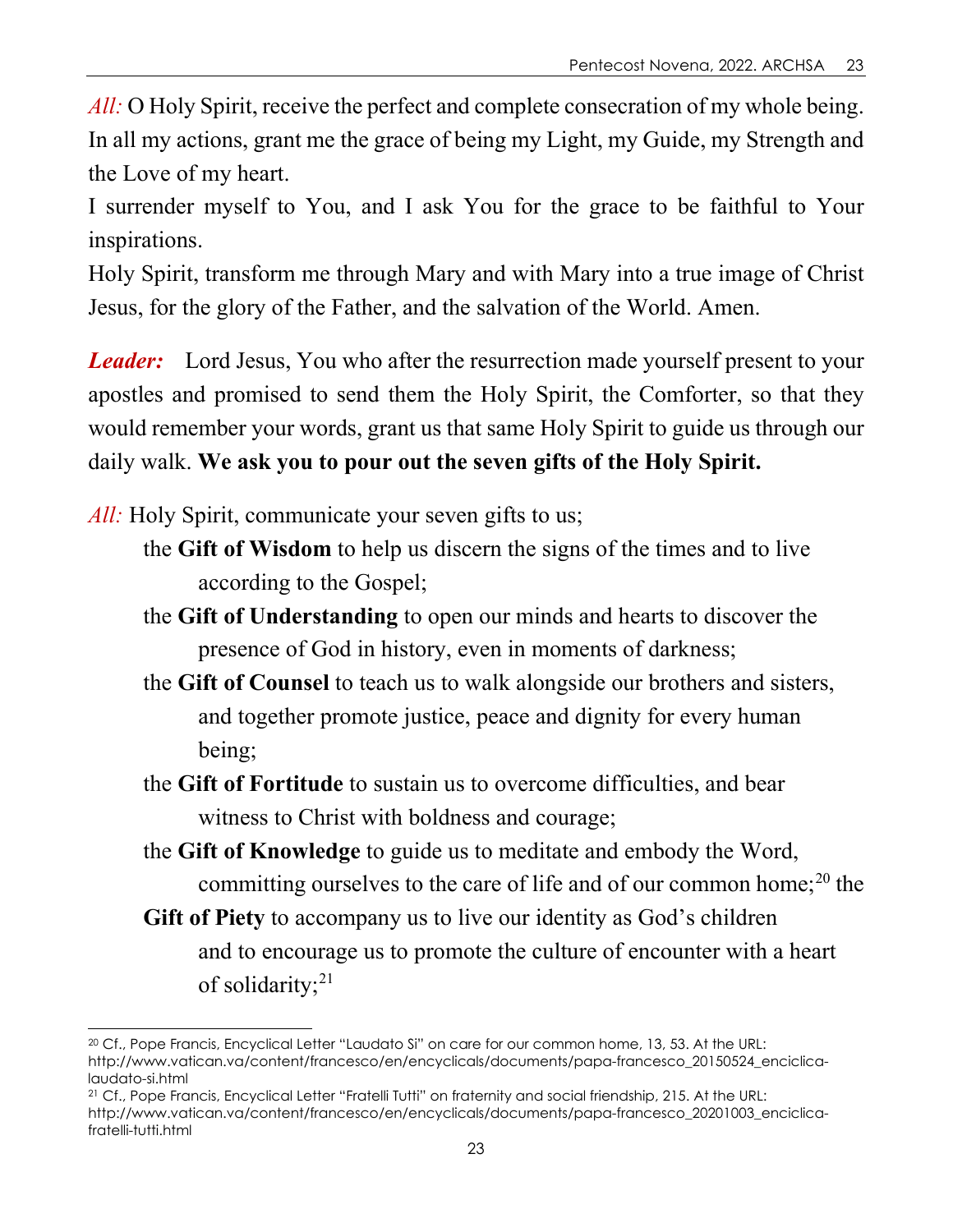the **Gift of Fear of the Lord** to prompt us to experience the unconditional love of God and to be prophets of hope in the midst of the cry of humanity. Amen.

*Final Song: ¡Ven, Alma de mi alma! (Mercedes L. Casas Sánchez, F.Sp.S.)*

¡Ven, Alma de mi Alma! ¡Ven, Espíritu de Dios! ¡Ven, Dulce Huésped de mi casa! ¡Ven, Consolador!

Come, Soul of my soul! Come, Spirit of God! Come, Sweet Guest of my soul! Come, Comforter!

- 1. Bring you quiet and peace into my heart to become an instrument of peace where there is conflict. Make your Wisdom permeate my path, my heart fill with love to encounter my sisters and brothers, in their beauty and their suffering as we walk together.
- 2. Fortalece mi débil caminar en la lucha cotidiana, cuando faltan las fuerzas.

Y aún en medio de la oscuridad haz que brille tu Presencia, en mis horas inciertas y saberme en el hueco de tus manos, en tu regazo.

*Leader:* **Let us end by saying together…** *All: Ven*, Holy Spirit, *Ven*!, *Ven*, Holy Spirit, *Ven*!, *Ven*, Holy Spirit, *Ven*!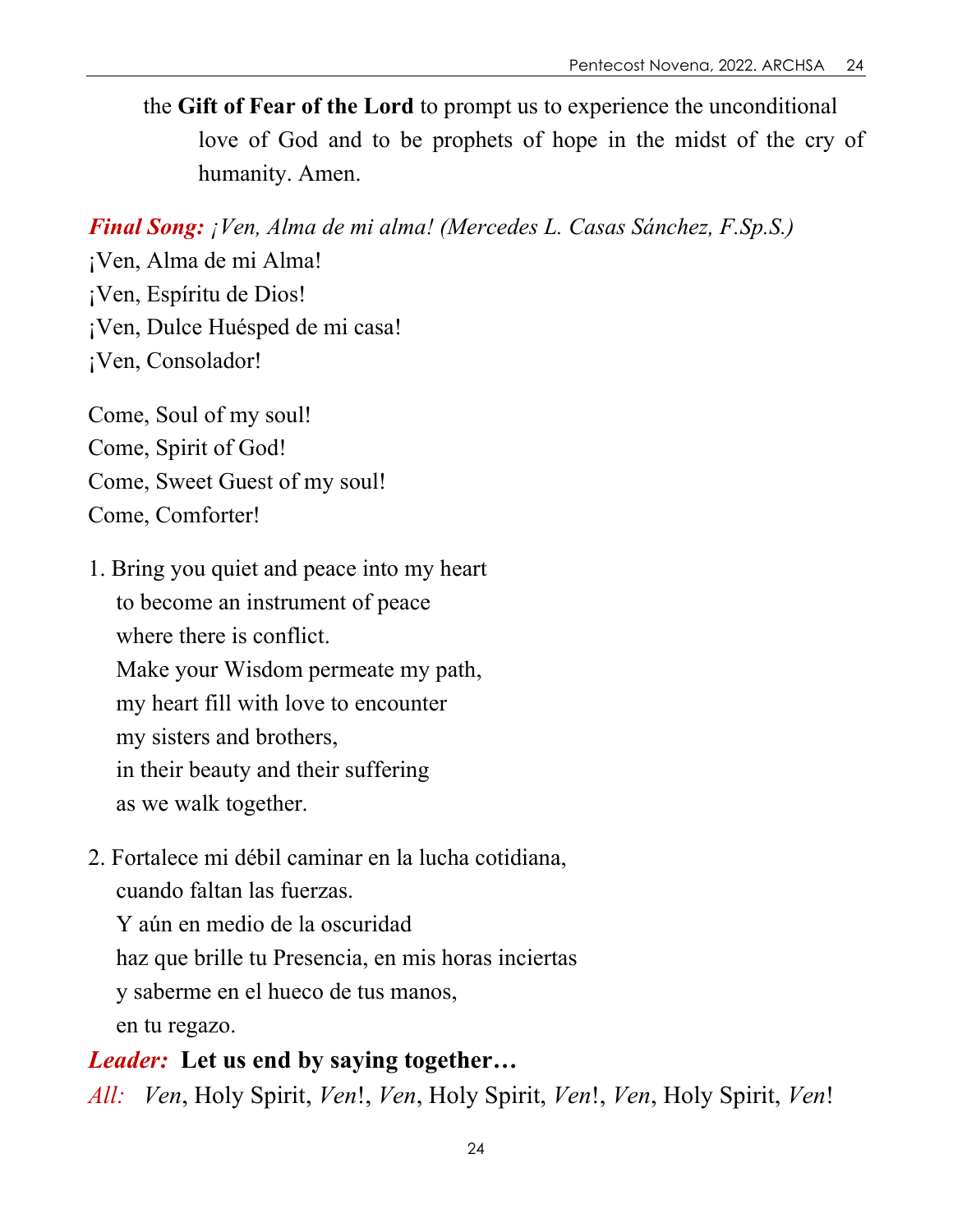Day 8 – Friday, June 3, 2022.

*Leader:* **At this time we take a moment in the day to continue with the novena and get a little closer to the Holy Spirit. We put ourselves in the presence of the Lord, in the name of the Father, and of the Son and of the Holy Spirit. Amen.**

*All:* Holy Spirit, grant us your gifts to make the Commandment of Love come true.

*Leader:* **Come Holy Spirit, instill in us the Gift of Fear of the Lord, so that we may always live under the gaze of the Father and avoid everything that moves us away from communion with God and our brothers and sisters! Grant us to strongly experience the love of God, to "bring the joy of having found the Lord closer to people,"[22](#page-24-0) and to console especially our brothers and sisters who suffer, those who do not count for the world, those who are discarded from society. Amen.**

**Our Father… Hail Mary… Glory be…**

# *Leader:* **We now consecrate ourselves to the Holy Spirit**.

*All:* O Holy Spirit, receive the perfect and complete consecration of my whole being. In all my actions, grant me the grace of being my Light, my Guide, my Strength and the Love of my heart.

I surrender myself to You, and I ask You for the grace to be faithful to Your inspirations.

<span id="page-24-0"></span> $22$  Ib., 46.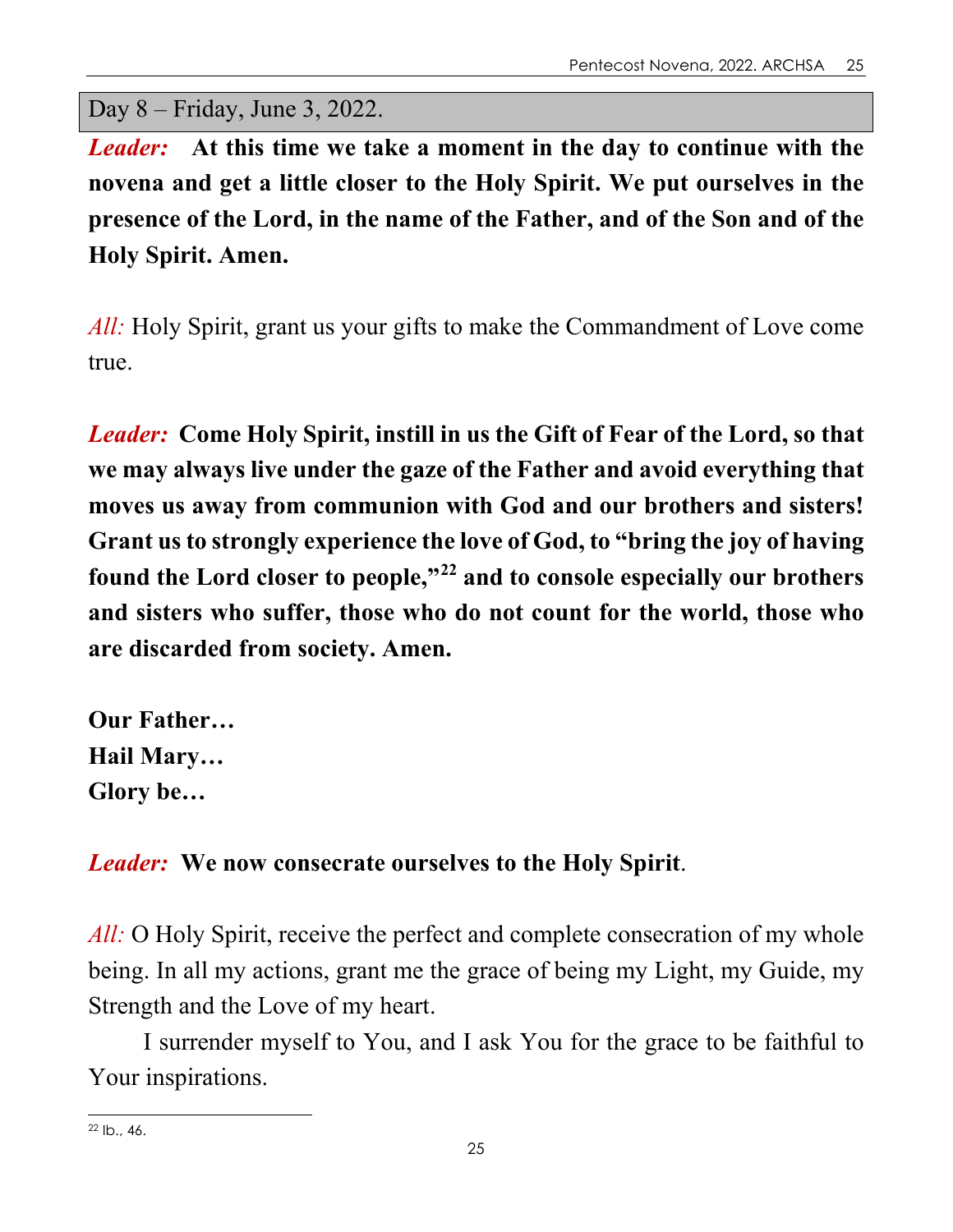Holy Spirit, transform me through Mary and with Mary into a true image of Christ Jesus, for the glory of the Father, and the salvation of the World. Amen.

*Leader:* Most Holy Spirit, we ask you to pour out your seven gifts upon us.

*Leader:* Inflame in us your gift of Wisdom to help us discern the signs of the times and to live according to the Gospel.

*All say:* Ven, Holy Spirit, ven. (*or sing:* Veni, Sancte Spiritus; Veni Sancte Spiritus; Veni, veni Sancte Spiritus; Veni Sancte Spiritus.)

*Leader:* Inflame in us your **Gift of Understanding** to open our minds and hearts to discover the presence of God in history, even in moments of darkness;

*All say:* Ven, Holy Spirit, ven. (*or sing:* Veni, Sancte Spiritus; Veni Sancte Spiritus; Veni, veni Sancte Spiritus; Veni Sancte Spiritus.)

*Leader:* Inflame in us your **Gift of Counsel** to teach us to walk alongside our brothers and sisters, and together promote justice, peace and dignity for every human being;

*All say:* Ven, Holy Spirit, ven. (*or sing:* Veni, Sancte Spiritus; Veni Sancte Spiritus; Veni, veni Sancte Spiritus; Veni Sancte Spiritus.)

*Leader:* Inflame in us your **Gift of Fortitude** to sustain us to overcome difficulties, and bear witness to Christ with boldness and courage;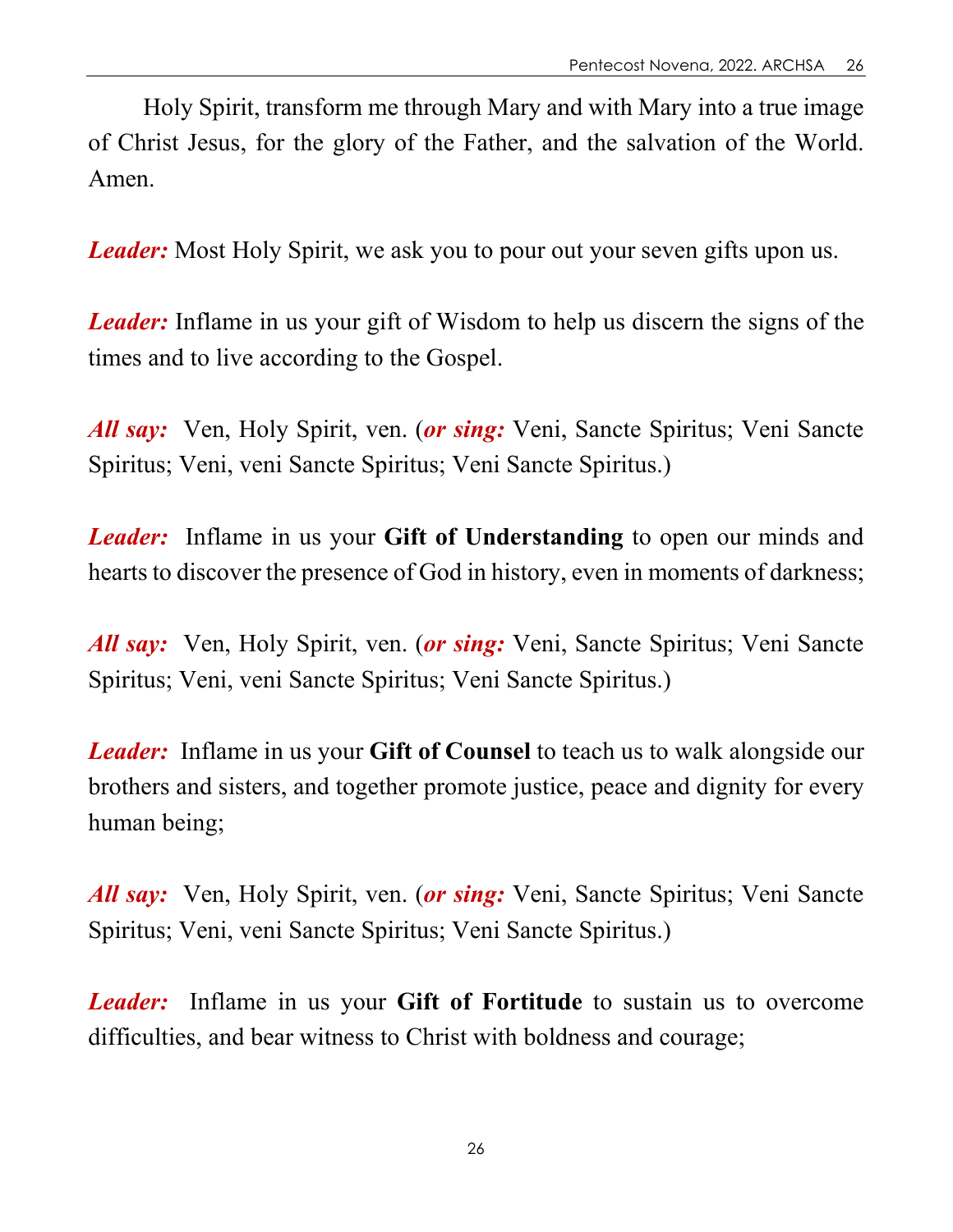*All say:* Ven, Holy Spirit, ven. (*or sing:* Veni, Sancte Spiritus; Veni Sancte Spiritus; Veni, veni Sancte Spiritus; Veni Sancte Spiritus.)

*Leader:* Inflame in us your **Gift of Knowledge** to guide us to meditate and embody the Word, committing ourselves to the care of life and of our common home: $23$ 

*All say:* Ven, Holy Spirit, ven. (*or sing:* Veni, Sancte Spiritus; Veni Sancte Spiritus; Veni, veni Sancte Spiritus; Veni Sancte Spiritus.)

*Leader:* Inflame in us the **Gift of Piety** to accompany us to live our identity as God's children and to encourage us to promote the culture of encounter with a heart of solidarity; $^{24}$ 

*All say:* Ven, Holy Spirit, ven. (*or sing:* Veni, Sancte Spiritus; Veni Sancte Spiritus; Veni, veni Sancte Spiritus; Veni Sancte Spiritus.)

*Leader:* Inflame in us the **Gift of Fear of the Lord** to prompt us to experience the unconditional love of God and to be prophets of hope in the midst of the cry of humanity. Amen.

*All say:* Ven, Holy Spirit, ven. (*or sing:* Veni, Sancte Spiritus; Veni Sancte Spiritus; Veni, veni Sancte Spiritus; Veni Sancte Spiritus.)

<span id="page-26-0"></span><sup>23</sup> Cf., Pope Francis, Encyclical Letter "Laudato Si" on care for our common home, 13, 53. At the URL: http://www.vatican.va/content/francesco/en/encyclicals/documents/papa-francesco\_20150524\_enciclicalaudato-si.html

<span id="page-26-1"></span><sup>&</sup>lt;sup>24</sup> Cf., Pope Francis, Encyclical Letter "Fratelli Tutti" on fraternity and social friendship, 215. At the URL:

http://www.vatican.va/content/francesco/en/encyclicals/documents/papa-francesco\_20201003\_enciclicafratelli-tutti.html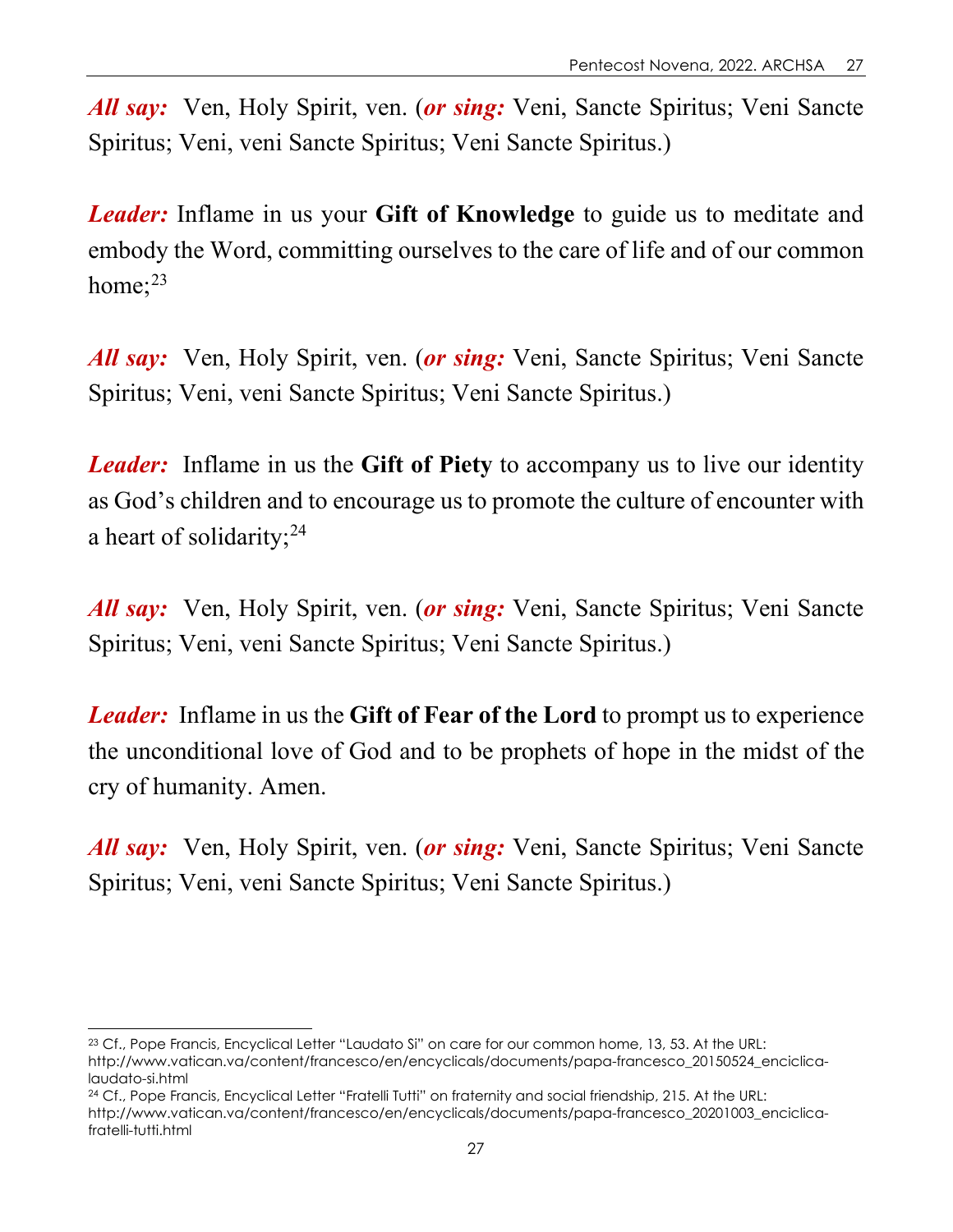Come, Soul of my soul! Come, Spirit of God! Come, Sweet Guest of my soul! Come, Comforter!

1. Bring you quiet and peace into my heart to become an instrument of peace where there is conflict. Make your Wisdom permeate my path, my heart fill with love to encounter my sisters and brothers, in their beauty and their suffering as we walk together.

2. Fortalece mi débil caminar en la lucha cotidiana, cuando faltan las fuerzas. Y aún en medio de la oscuridad haz que brille tu Presencia, en mis horas inciertas y saberme en el hueco de tus manos, en tu regazo.

#### *Leader:* **Let us end by saying together…**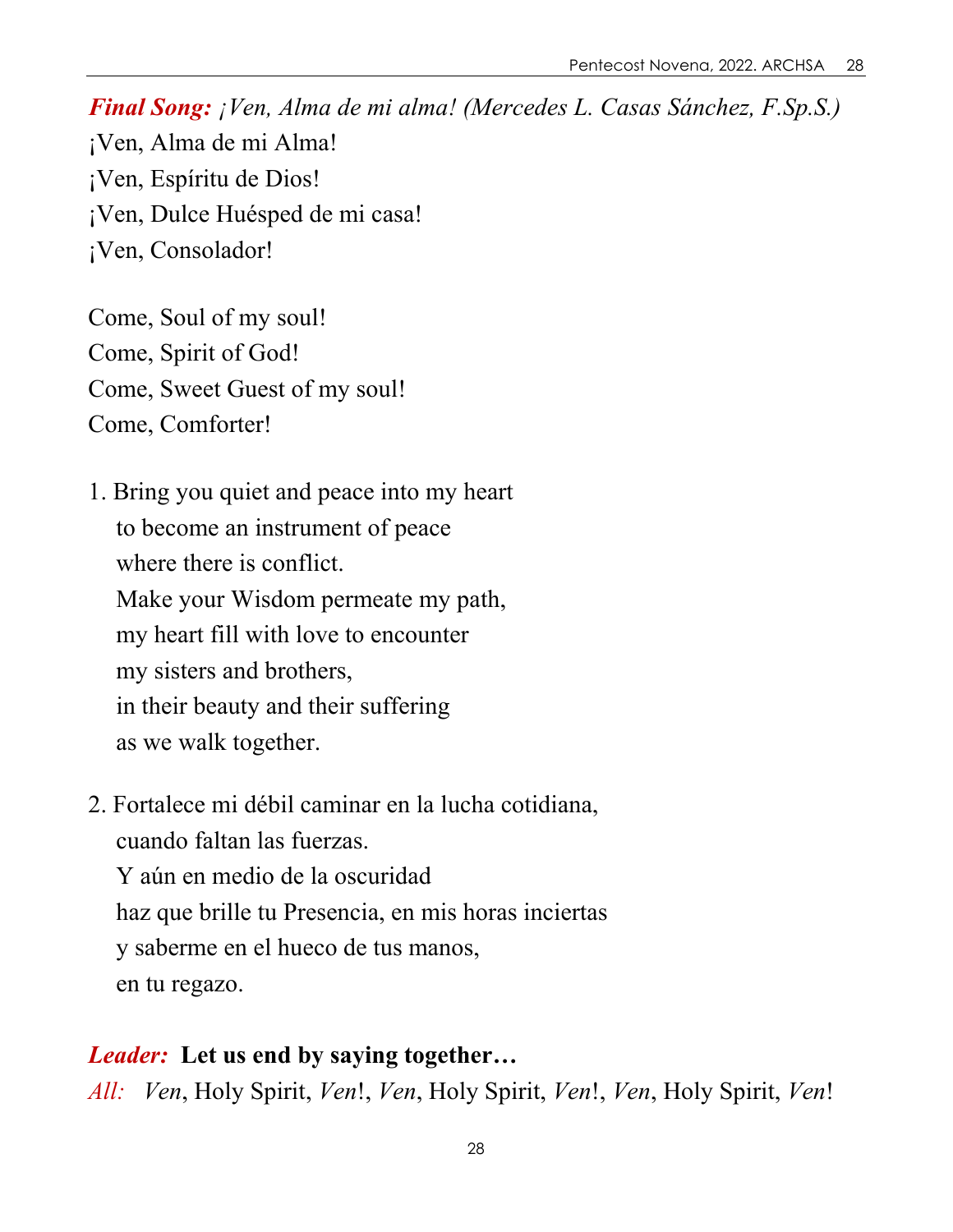Day 9 – Saturday, June 4, 2022.

*Leader:* **Let us conclude our novena on this day with the confidence that the Holy Spirit, the Comforter, the Father of the poor, continues to accompany us at every moment. We begin in the name of the Father, and of the Son and of the Holy Spirit. Amen.**

*All:* Come, Holy Spirit of the Father and of the Son! Come, Spirit of Love, Spirit of filiation! Fill us with peace, trust, strength and joy to bear witness to Jesus and live in "missionary outreach,"[25](#page-28-0) especially toward "existential peripheries."[26](#page-28-1)

*Leader:* **Holy Spirit, grant us a heart docile to your voice, so that in our words and deeds your fruits of love, joy, peace, patience, kindness, generosity, faithfulness, gentleness and self-control may become present. You who are the Master of life, teach us the way, the path to reach Jesus and to "walk in his footprints." Remind us and make us understand "all that Jesus said." Give us the grace to learn to "pray and say 'Father' to God,"[27](#page-28-2) that we may be your instruments and know how to live in communion and solidarity with our brothers and sisters. Amen.**

**Our Father… Hail Mary… Glory be…**

*Leader:* **Let us, once again, consecrate ourselves to the Holy Spirit**.

<span id="page-28-1"></span><sup>26</sup> Pope Francis, video message to youth gathered at the Indiana Convention Center for the National Catholic Youth Conference, November 21, 2019. At the URL: https://www.youtube.com/watch?v=qjlz\_nRHQco

<span id="page-28-2"></span><sup>27</sup> Pope Francis, Homily on the Solemnity of Pentecost, Vatican Basilica, 8 June 2014. At the URL: http://www.vatican.va/content/francesco/en/homilies/2014/documents/papa-francesco\_20140608\_omeliapentecoste.html

<span id="page-28-0"></span><sup>25</sup> Pope Francis, Apostolic Exhortation "Evangelii Gaudium", Op. Cit., 15.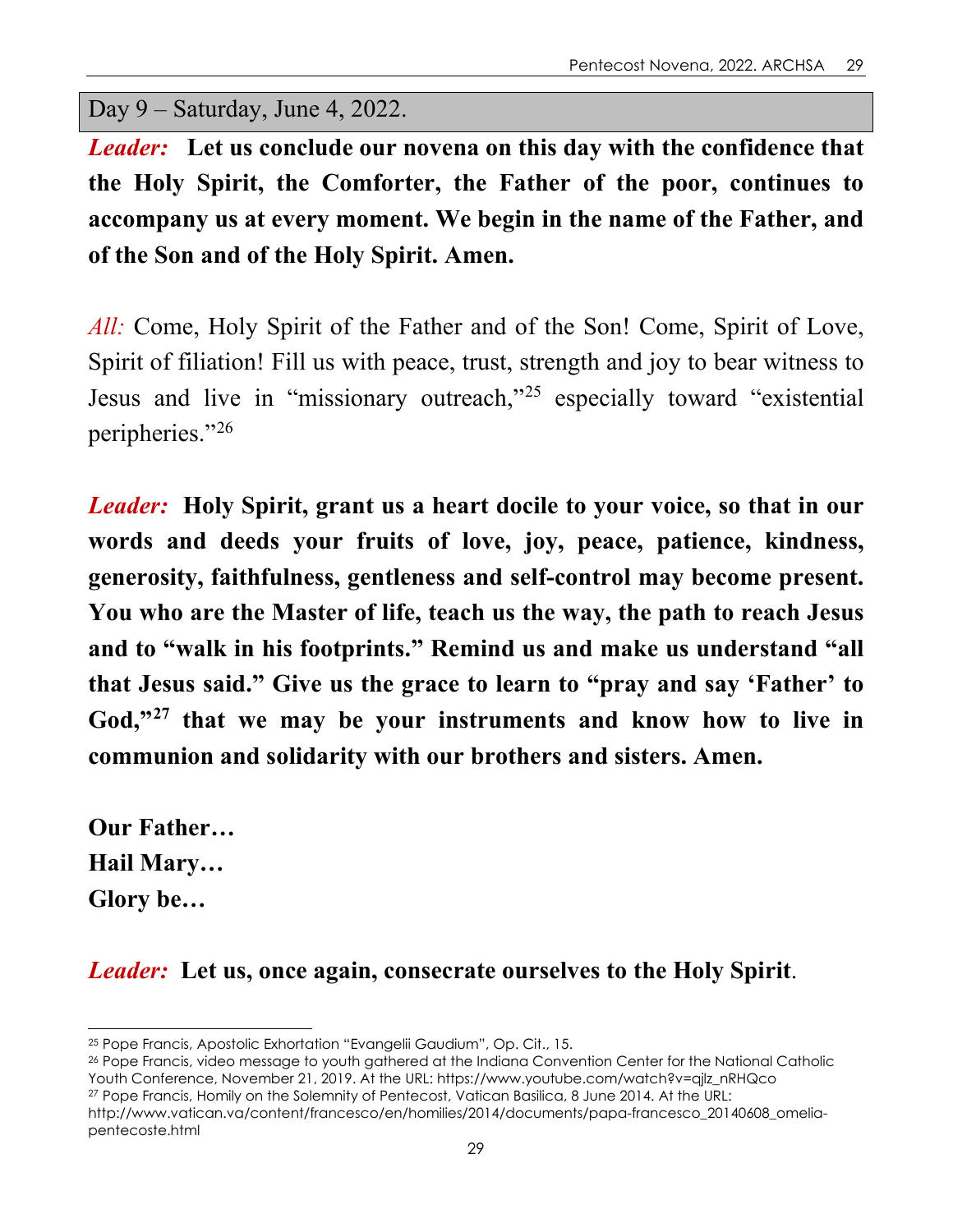*All:* O Holy Spirit, receive the perfect and complete consecration of my whole being. In all my actions, grant me the grace of being my Light, my Guide, my Strength and the Love of my heart.

I surrender myself to You, and I ask You for the grace to be faithful to Your inspirations.

Holy Spirit, transform me through Mary and with Mary into a true image of Christ Jesus, for the glory of the Father, and the salvation of the World. Amen.

*Leader:* **Lord Jesus, You who after the resurrection made yourself present to your apostles and promised to send them the Holy Spirit, the Comforter, so that they would remember your words, grant us that same Holy Spirit to guide us through our daily walk. Let us ask for the seven gifts of the Holy Spirit.**

*All:* Holy Spirit, communicate your seven gifts to us;

- the **Gift of Wisdom** to help us discern the signs of the times and to live according to the Gospel;
- the **Gift of Understanding** to open our minds and hearts to discover the presence of God in history, even in moments of darkness;
- the **Gift of Counsel** to teach us to walk alongside our brothers and sisters, and together promote justice, peace and dignity for every human being;
- the **Gift of Fortitude** to sustain us to overcome difficulties, and bear witness to Christ with boldness and courage;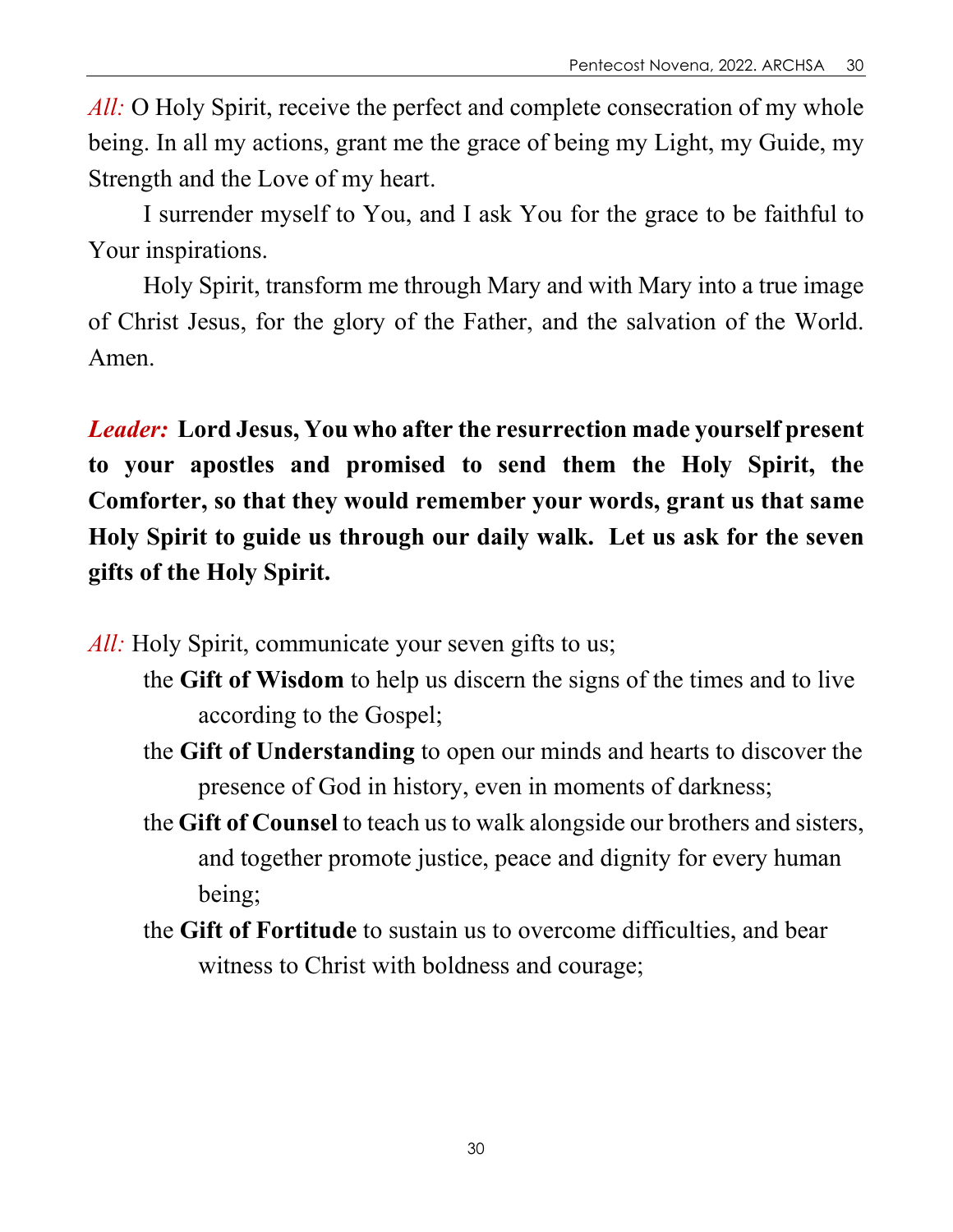- the **Gift of Knowledge** to guide us to meditate and embody the Word, committing ourselves to the care of life and of our common home;<sup>[28](#page-30-0)</sup>
- the **Gift of Piety** to accompany us to live our identity as God's children and to encourage us to promote the culture of encounter with a heart of solidarity;<sup>[29](#page-30-1)</sup>
- the **Gift of Fear of the Lord** to prompt us to experience the unconditional love of God and to be prophets of hope in the midst of the cry of humanity. Amen.

Come, Soul of my soul! Come, Spirit of God! Come, Sweet Guest of my soul! Come, Comforter!

1. Bring you quiet and peace into my heart to become an instrument of peace where there is conflict. Make your Wisdom permeate my path,

<span id="page-30-0"></span><sup>28</sup> Cf., Pope Francis, Encyclical Letter "Laudato Si" on care for our common home, 13, 53. At the URL: http://www.vatican.va/content/francesco/en/encyclicals/documents/papa-francesco\_20150524\_enciclicalaudato-si.html

<span id="page-30-1"></span><sup>29</sup> Cf., Pope Francis, Encyclical Letter "Fratelli Tutti" on fraternity and social friendship, 215. At the URL: http://www.vatican.va/content/francesco/en/encyclicals/documents/papa-francesco\_20201003\_enciclicafratelli-tutti.html